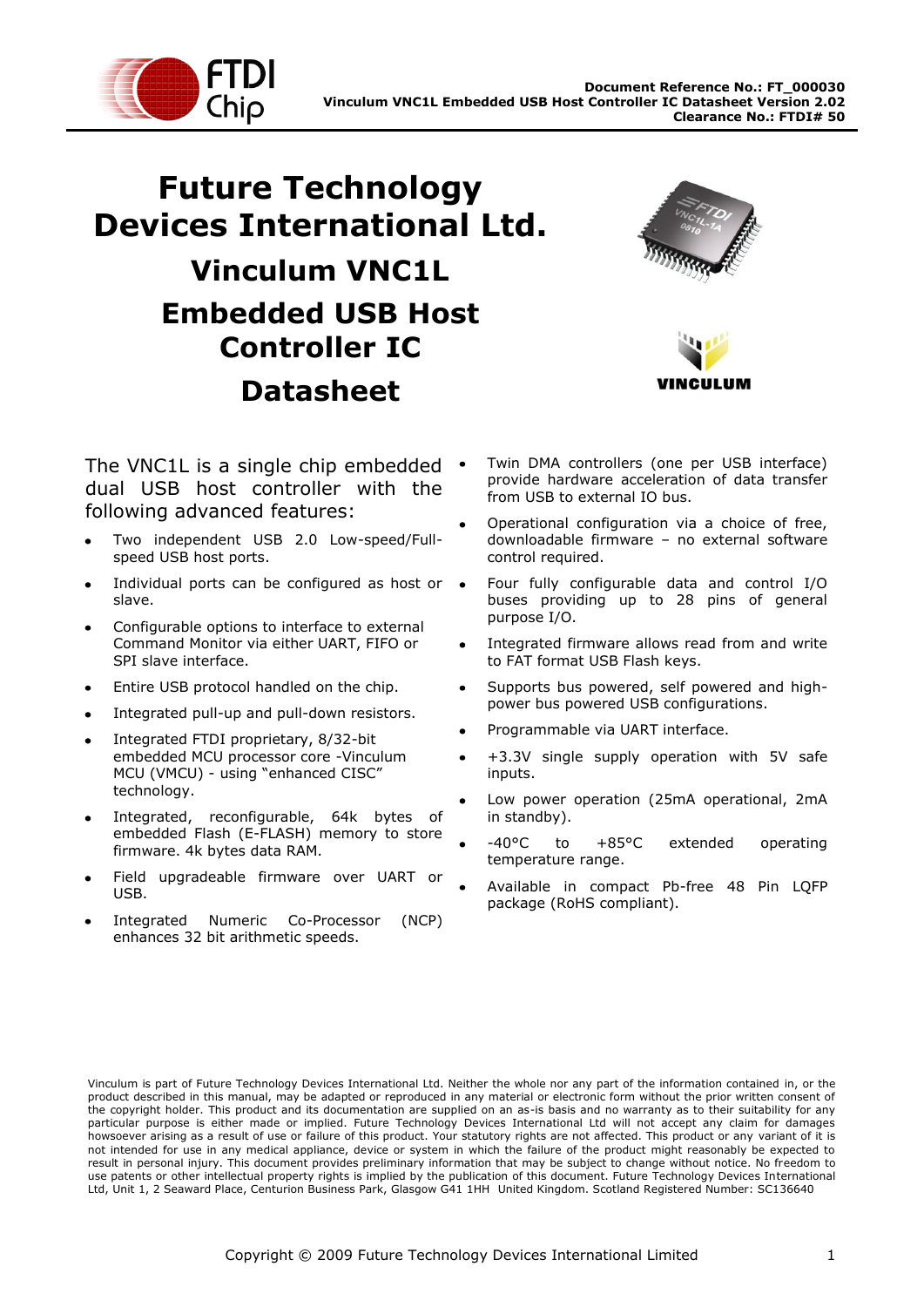

### <span id="page-1-0"></span>**1 Typical Applications**

- Add USB host capability to embedded products.
- Interface USB Flash drive to  $\bullet$ MCU/PLD/FPGA.
- USB Flash drive to USB Flash drive file  $\bullet$ transfer interface.
- Digital camera to USB Flash drive or other  $\bullet$ USB slave device interface.
- PDA to USB Flash driver or other USB slave device interface.
- MP3 Player to USB Flash drive or other USB  $\bullet$ slave device interface.
- USB MP3 Player to USB MP3 Player.  $\bullet$
- Mobile phone to USB Flash drive or other USB slave device interface.
- GPS to mobile phone interface.
- Instrumentation USB Flash drive or other USB slave device interfacing.
- Data-logger USB Flash drive or other USB slave device interface.
- Set Top Box USB device interface.
- GPS tracker with USB Flash disk storage.  $\bullet$

### <span id="page-1-1"></span>**1.1 Firmware Support and VNC1L Programming**

There are currently 6 standard firmware versions available for VNC1L:

- VDAP Firmware: USB Host for single Flash Disk and General Purpose USB peripherals. Selectable UART, FIFO or SPI interface command monitor.
- VDPS Firmware: USB Host for single Flash Disk and General Purpose USB peripherals. USB Slave port connection for connecting to host PC. Selectable UART, FIFO or SPI interface command monitor.
- VDFC Firmware: USB Host for two Flash Disks, Selectable UART, FIFO or SPI interface command monitor.
- VMSC1 Firmware: USB Host for single Flash Disk and General Purpose USB peripherals. Audio playback command extensions for VLSI VS1003 series MP3 decoder ICs. Selectable UART, FIFO or SPI interface command monitor port.
- VCDC Firmware: USB Host for automatic connection to USB Communications Class Devices. UART interface command monitor.
- VDIF Firmware: USB Host for single Flash Disk and General Purpose USB peripherals. Selectable  $\bullet$ UART, FIFO, SPI or USB interface command monitor.

General Purpose USB peripherals include Printers, Communication Class Devices, Human Interface Devices, FTDI USB Serial Devices, and USB Hubs. USB peripherals can be accessed using command monitor commands to send SETUP, DATA IN and DATA OUT packets. Flash Disk firmware supports FAT12, FAT16 and FAT32 file systems with a simple file oriented command set.

### <span id="page-1-2"></span>**1.2 Part Numbers**

| Part Number | Package     |
|-------------|-------------|
| VNC1L-1A    | 48 Pin LQFP |

# <span id="page-1-3"></span>**1.3 Programming VNC1L**

- 1. The VNC1L is shipped as a blank device. Initial in-circuit programming (using the downloaded .rom firmware file) can **only** be done via the UART interface. ( Refer to section [4.3](#page-12-0) )
- 2. When upgrading VNC1L in-situ, then the device can be programmed via the UART interface (.rom file). Alternatively, it can be upgraded via a USB Flash disk using a file called "ftrfb.ftd". Both file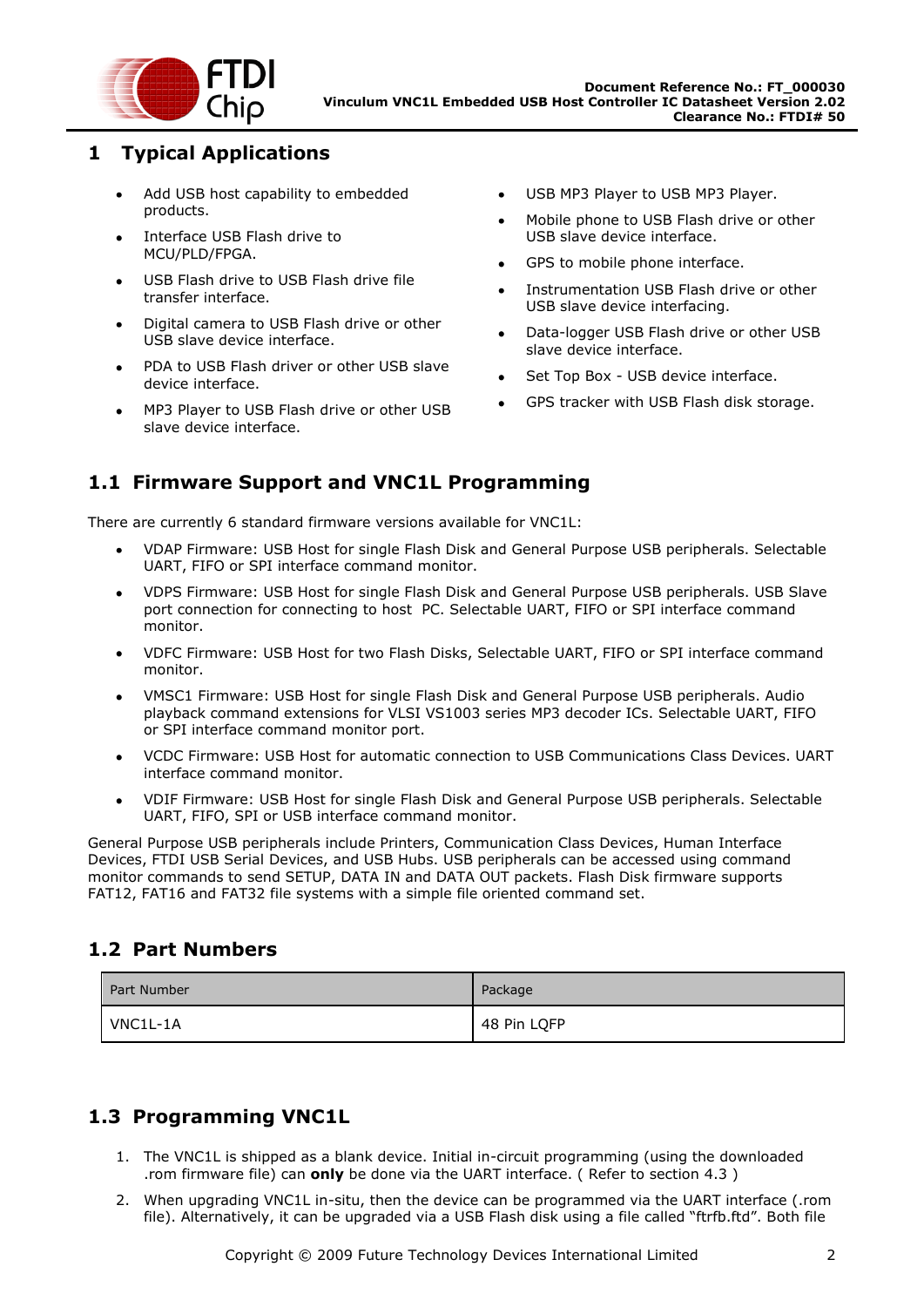

types can be downloaded from the FTDI website. Any firmware downloaded from the FTDI website should be changed to match this filename.

3. VNC1L devices can also be programmed before being assembled in a system using the VPROG1 VNC1L stand alone programmer – see [\(www.ftdichip.com\)](http://www.ftdichip.com/)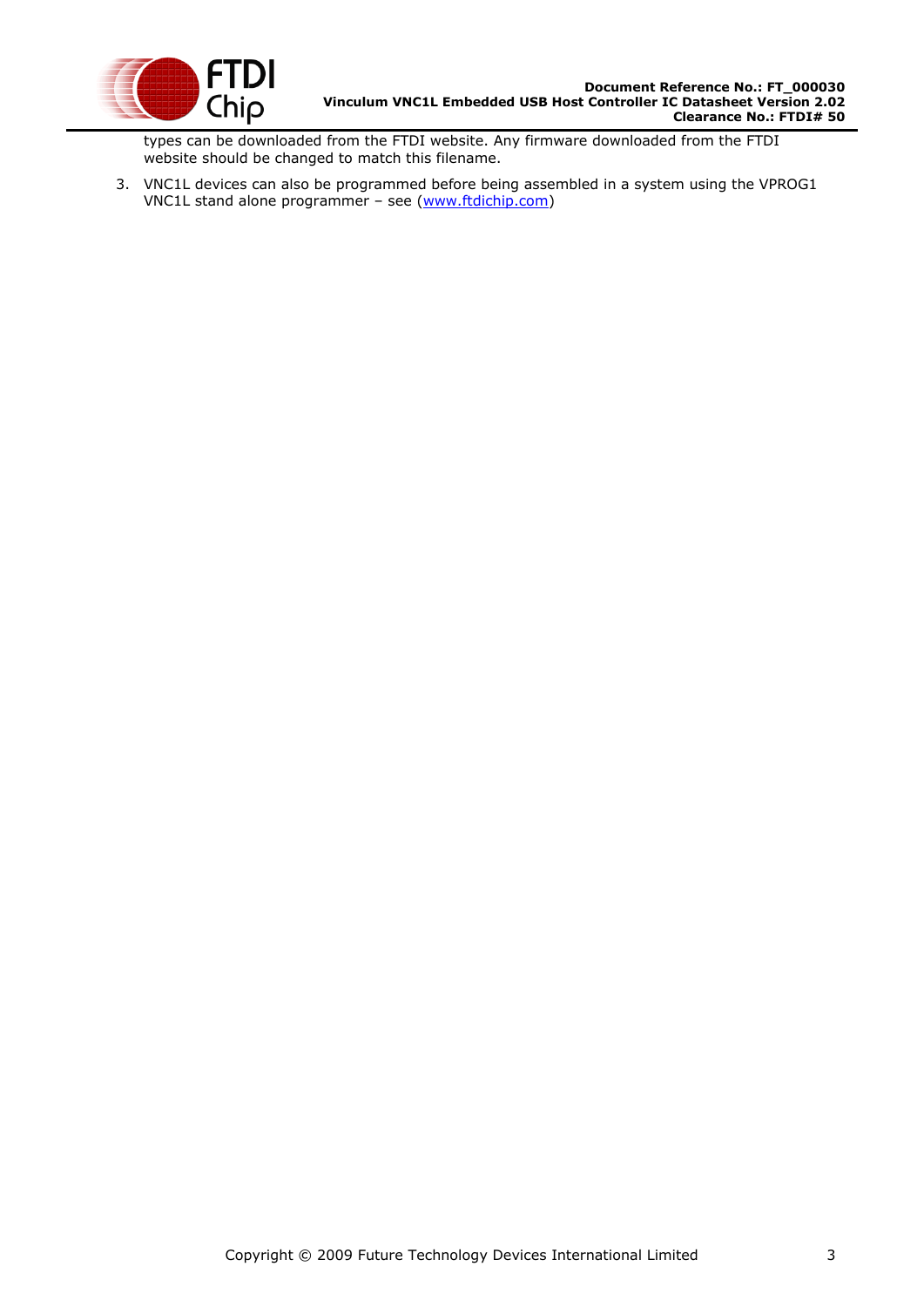

#### <span id="page-3-2"></span><span id="page-3-0"></span>**2 VNC1L Block Diagram**



<span id="page-3-1"></span>**Figure 2.1 Simplified VNC1L Block Diagram**

For a functional description of each block, please refer to Section [4.2](#page-11-0)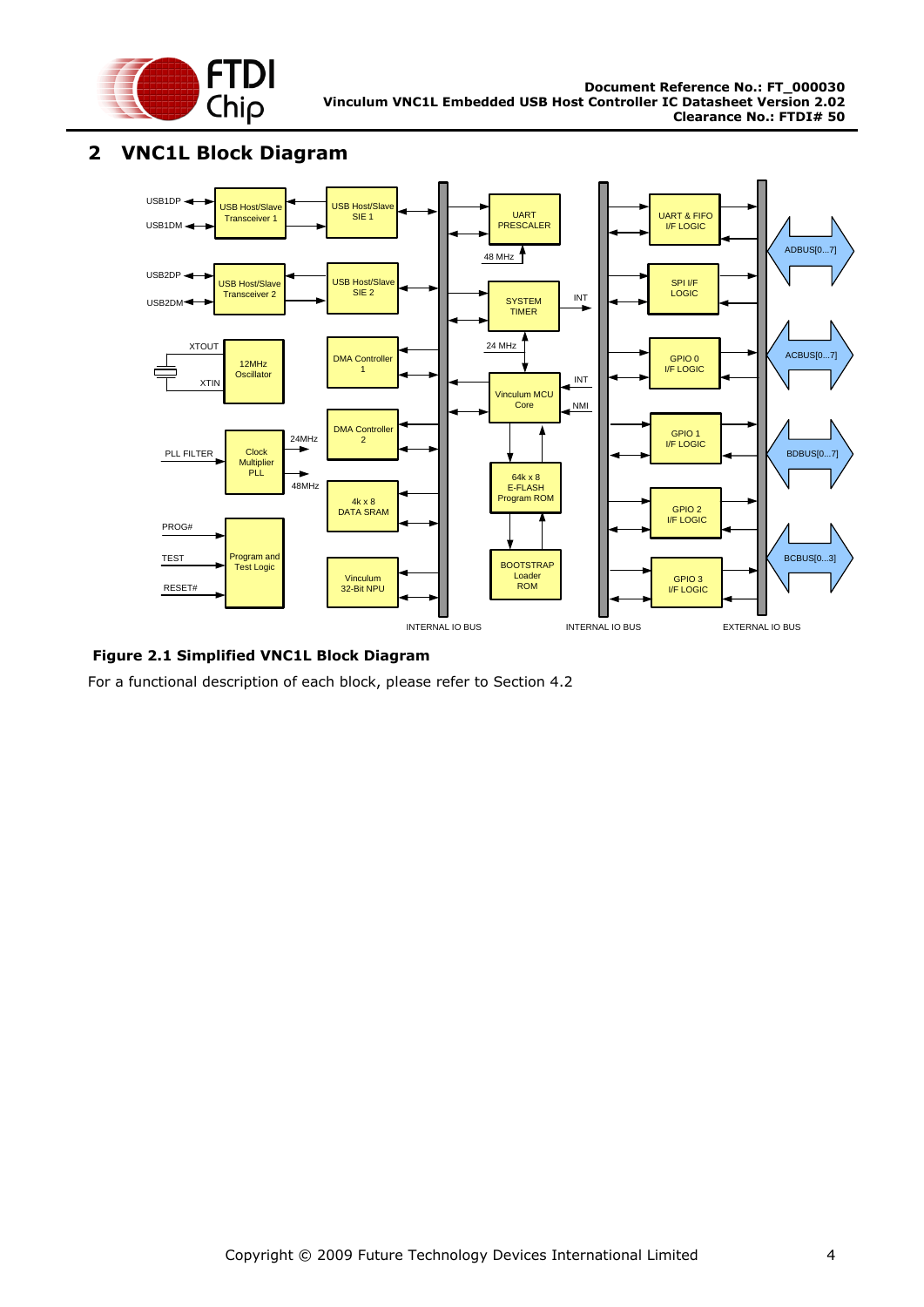

|  |  |  |  | <b>Table of Contents</b> |  |
|--|--|--|--|--------------------------|--|
|--|--|--|--|--------------------------|--|

| $\mathbf{1}$ |       |                                                         |
|--------------|-------|---------------------------------------------------------|
|              | 1.1   | Firmware Support and VNC1L Programming 2                |
|              | 1.2   |                                                         |
|              | 1.3   |                                                         |
| $\mathbf{2}$ |       |                                                         |
| 3            |       |                                                         |
|              | 3.1   |                                                         |
|              | 3.2   |                                                         |
| 4            |       |                                                         |
|              |       |                                                         |
|              | 4.1   |                                                         |
|              | 4.2   |                                                         |
|              | 4.3   |                                                         |
| 5.           |       |                                                         |
|              | 5.1   |                                                         |
|              | 5.1.1 |                                                         |
|              | 5.2   |                                                         |
|              | 5.2.1 |                                                         |
|              | 5.2.2 |                                                         |
|              | 5.2.3 |                                                         |
|              | 5.2.4 |                                                         |
|              | 5.3   |                                                         |
|              | 5.3.1 |                                                         |
|              | 5.3.2 |                                                         |
|              | 5.3.3 |                                                         |
| 6            |       | Device Characteristics and Ratings  23                  |
|              | 6.1   |                                                         |
|              | 6.2   |                                                         |
| $\mathbf{7}$ |       |                                                         |
|              | 7.1   | Example VNC1L Schematic (MCU - UART Interface)  25      |
|              | 7.2   | Block Diagram - VNC1L Programming Via USB Interface  26 |
| 8            |       |                                                         |
|              | 8.1   |                                                         |
|              | 8.2   |                                                         |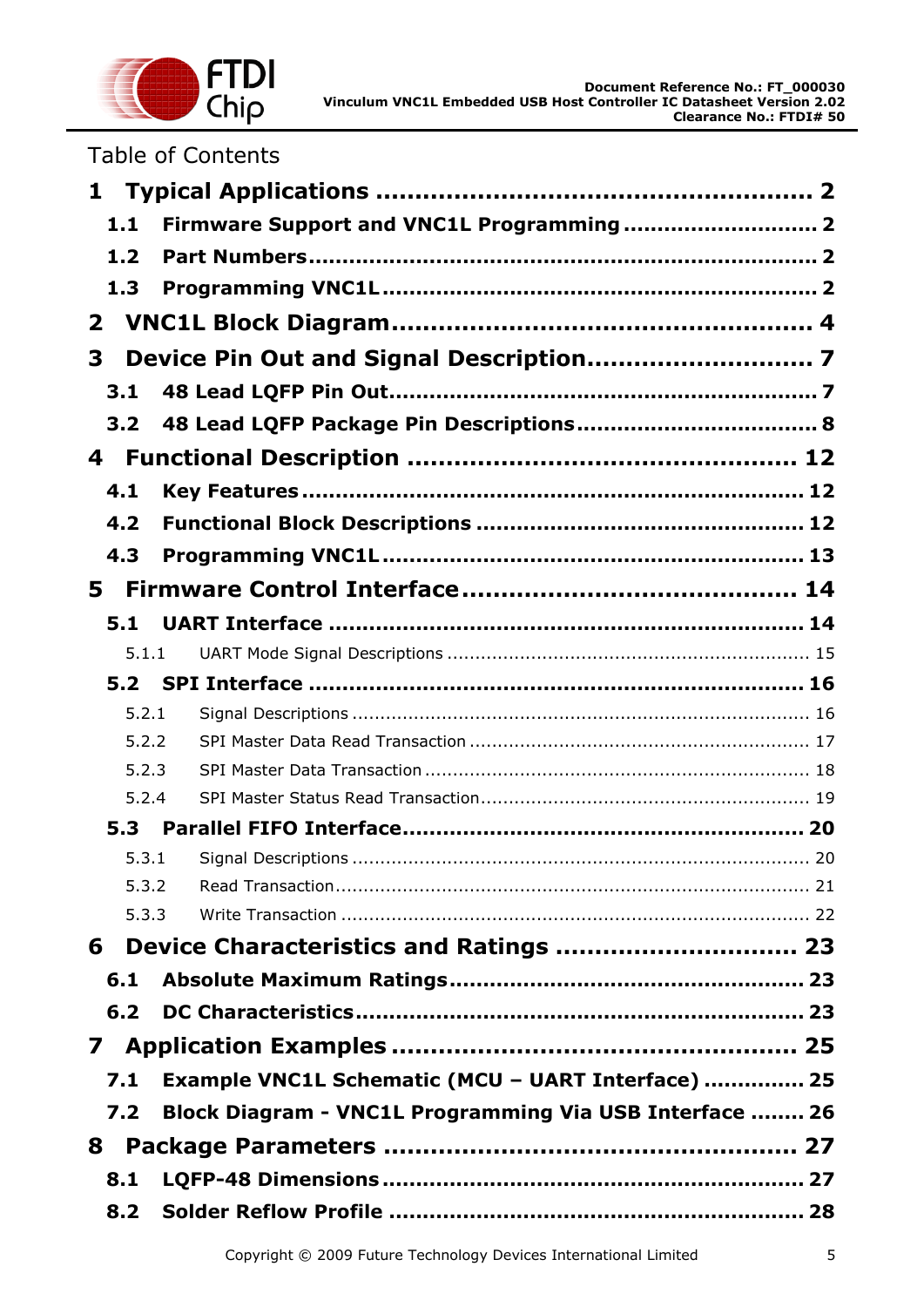

| Appendix A - List of Figures and Tables  30 |  |
|---------------------------------------------|--|
|                                             |  |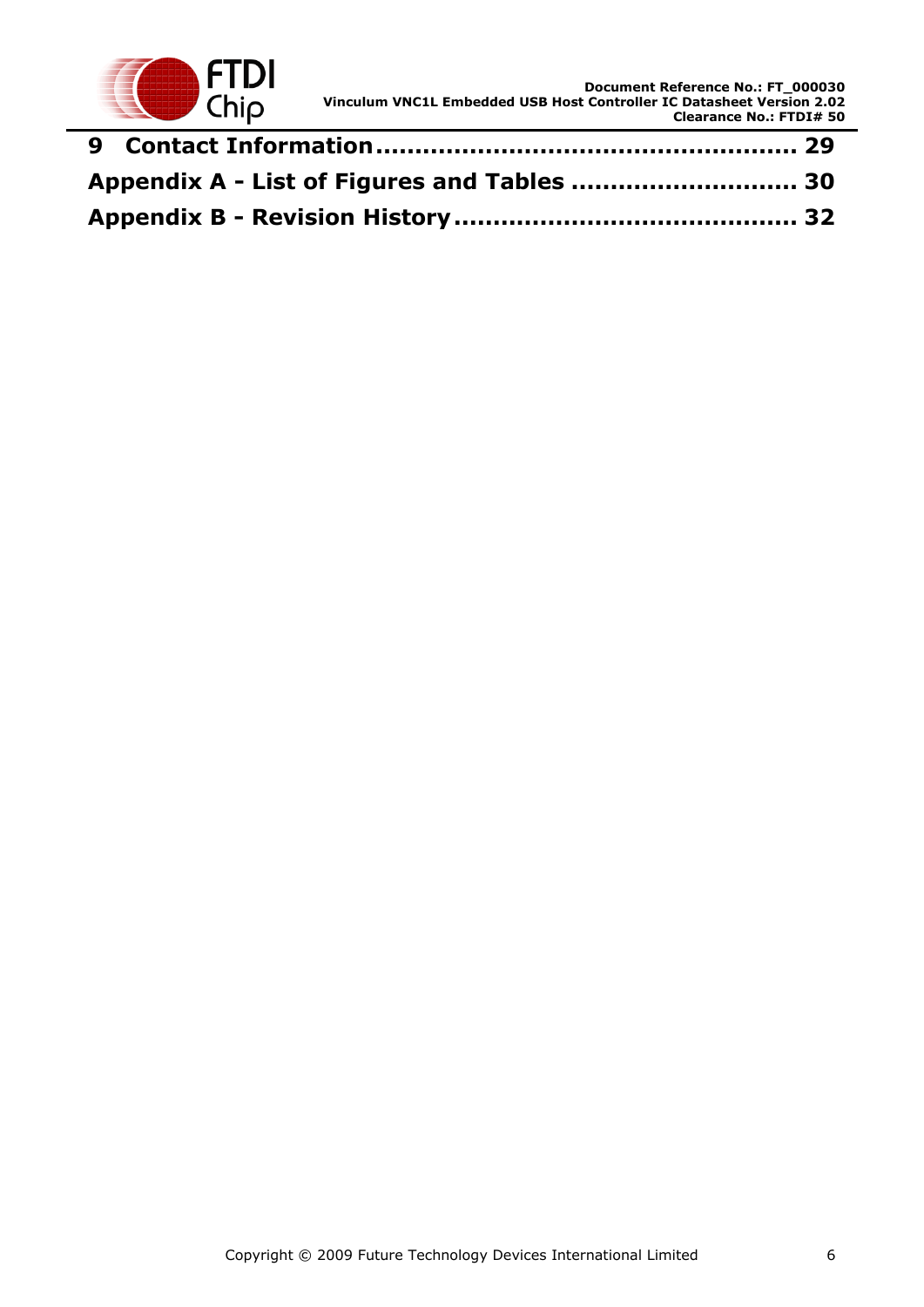

### <span id="page-6-0"></span>**3 Device Pin Out and Signal Description**

### <span id="page-6-1"></span>**3.1 48 Lead LQFP Pin Out**



<span id="page-6-2"></span>**Figure 3.1 48 Lead LQFP Package Pin Out**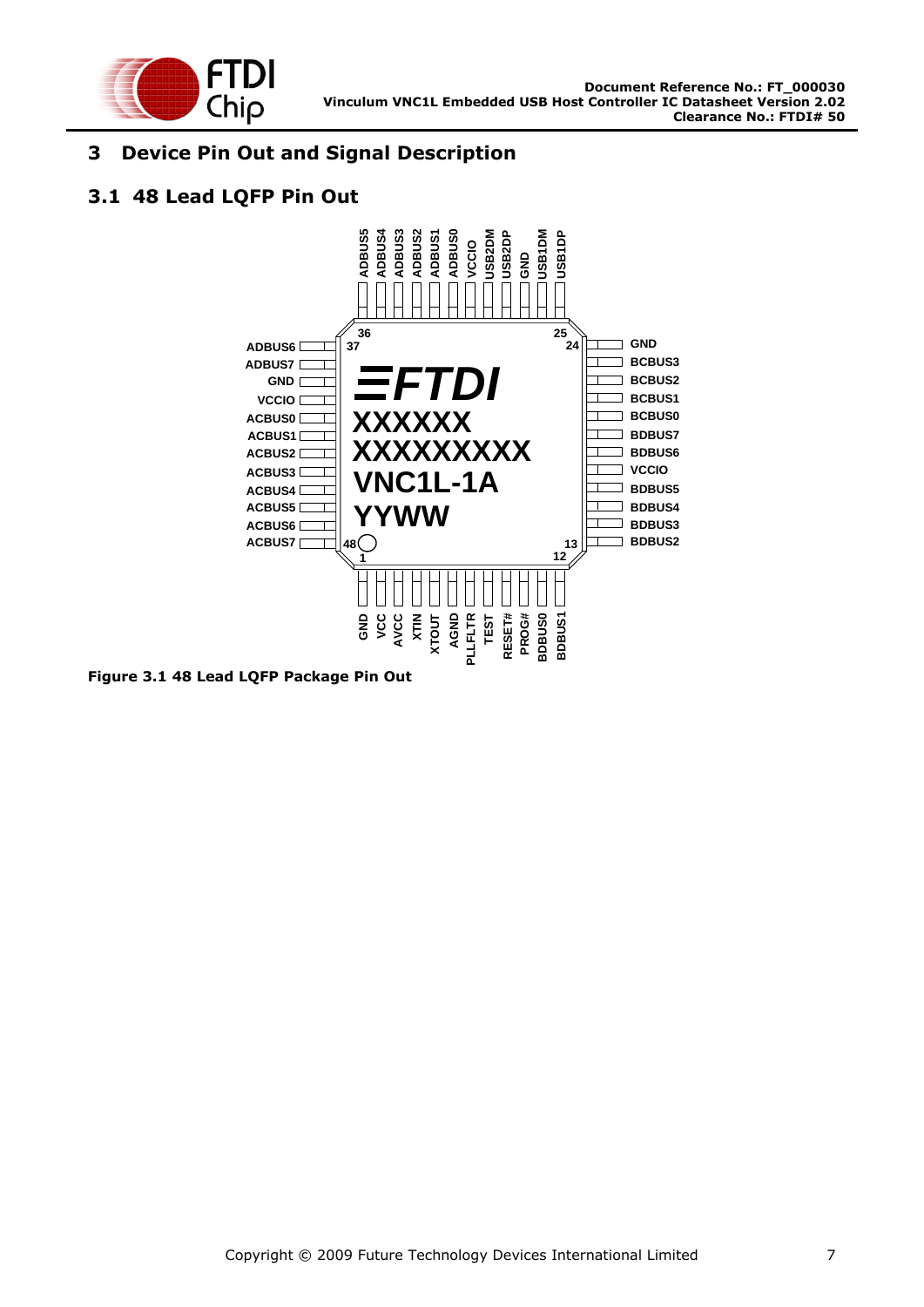



<span id="page-7-1"></span>**Figure 3.2 VNC1L – Schematic Symbol**

# <span id="page-7-0"></span>**3.2 48 Lead LQFP Package Pin Descriptions**

| Pin No. | <b>Name</b> | Type | Description                                                                                 |  |
|---------|-------------|------|---------------------------------------------------------------------------------------------|--|
| 25      | USB1DP      | I/O  | USB host/slave port 1 - USB Data Signal Plus with integrated pull-up/pull-down<br>resistor  |  |
| 26      | USB1DM      | I/O  | USB host/slave port 1 - USB Data Signal Minus with integrated pull-up/pull-down<br>resistor |  |
| 28      | USB2DP      | I/O  | USB host/slave port 2 - USB Data Signal Plus with integrated pull-up/pull-down<br>resistor  |  |
| 29      | USB2DM      | I/O  | USB host/slave port 2 - USB Data Signal Minus with integrated pull-up/pull-down<br>resistor |  |

#### <span id="page-7-2"></span>**Table 3.1 USB Interface Group**

| Pin No.          | Name       | Type       | Description                     |
|------------------|------------|------------|---------------------------------|
| 1, 24,<br>27, 39 | <b>GND</b> | <b>PWR</b> | Device ground supply pins       |
| 2                | <b>VCC</b> | <b>PWR</b> | +3.3V supply to the device core |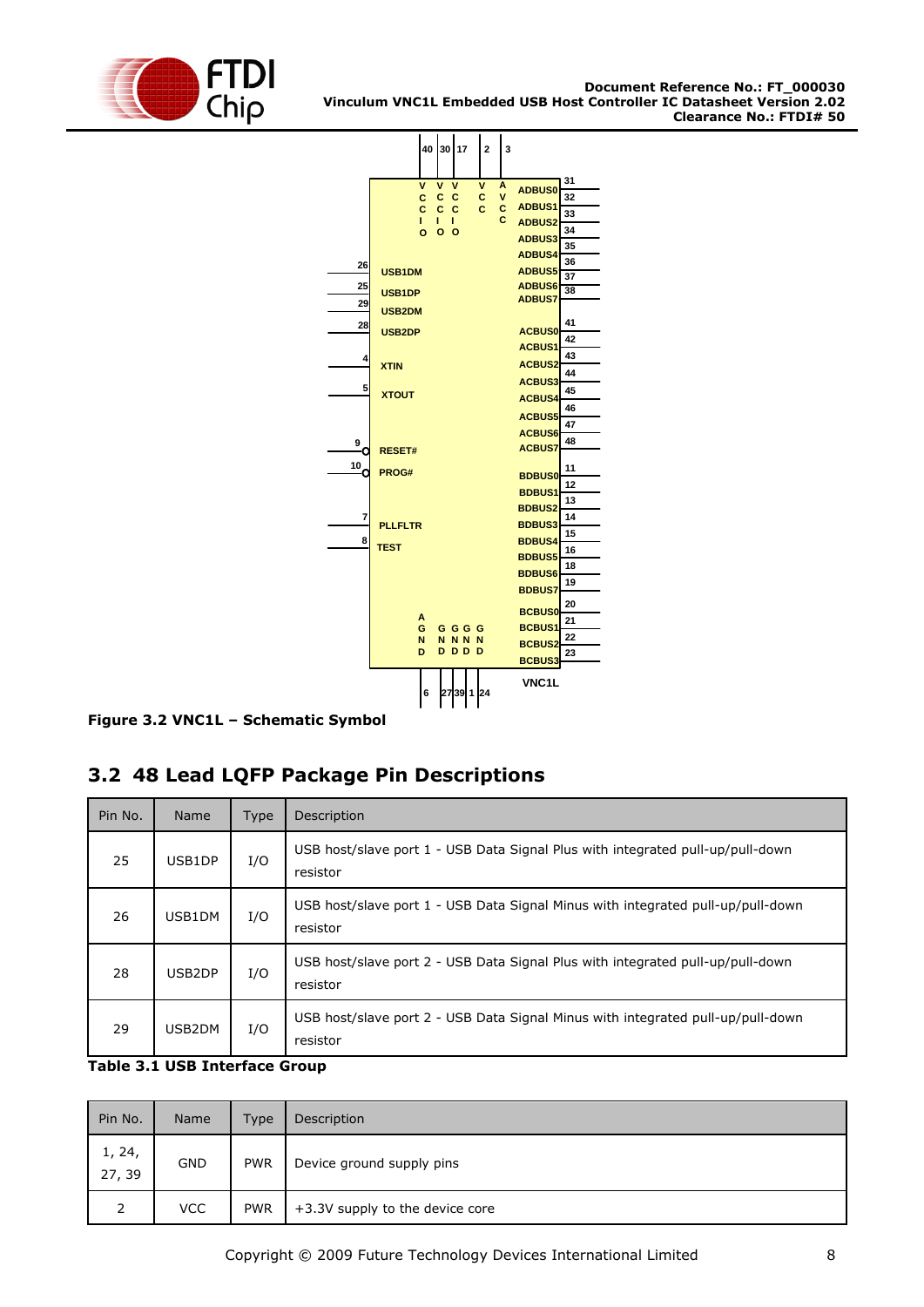

#### **Document Reference No.: FT\_000030 Vinculum VNC1L Embedded USB Host Controller IC Datasheet Version 2.02 Clearance No.: FTDI# 50**

| Pin No.                                     | <b>Name</b> | Type       | Description                                                                                                                                                                                  |  |  |
|---------------------------------------------|-------------|------------|----------------------------------------------------------------------------------------------------------------------------------------------------------------------------------------------|--|--|
| 3                                           | <b>AVCC</b> | <b>PWR</b> | +3.3V supply to the internal clock multiplier. This pin requires a 100nF decoupling<br>capacitor                                                                                             |  |  |
| 6                                           | <b>AGND</b> | <b>PWR</b> | Device analogue ground supply for internal clock multiplier                                                                                                                                  |  |  |
| 17, 30,<br><b>VCCIO</b><br><b>PWR</b><br>40 |             |            | +3.3V supply to the ADBUS, ACBUS, BDBUS and BCBUS Interface pins (1116,<br>1823, 3138, 4148). Leaving the VCCIO unconnected will lead to unpredictable<br>operation on these interface pins. |  |  |

#### <span id="page-8-0"></span>**Table 3.2 Power and Ground Group**

| Pin No.        | Name           | Type       | Description                                                                                                                                                                                                                                                                                                                                                                         |  |
|----------------|----------------|------------|-------------------------------------------------------------------------------------------------------------------------------------------------------------------------------------------------------------------------------------------------------------------------------------------------------------------------------------------------------------------------------------|--|
| $\overline{4}$ | <b>XTIN</b>    | Input      | Input to 12MHz Oscillator Cell. Connect 12MHz crystal across pins 4 and 5, with<br>suitable loading capacitors to GND. This pin can also be driven by an external 12MHz<br>clock signal. Note that the switching threshold of this pin is VCC/2, so if driving from<br>an external source, the source must be driving at $+3.3V$ CMOS level or AC coupled to<br>centre around VCC/2 |  |
| 5              | <b>XTOUT</b>   | Outpu<br>t | Output from 12MHz Oscillator Cell. Connect 12MHz crystal across pins 4 and 5, with<br>suitable loading capacitors to GND. XTOUT stops oscillating during USB suspend, so<br>take care using this signal to clock external logic                                                                                                                                                     |  |
| $\overline{7}$ | <b>PLLFLTR</b> | Input      | External PLL filter circuit input. RC filter circuit must be fitted on this pin                                                                                                                                                                                                                                                                                                     |  |
| 8              | <b>TEST</b>    | Input      | Puts the device into IC test mode. Must be tied to GND for normal operation                                                                                                                                                                                                                                                                                                         |  |
| 9              | RESET#         | Input      | Can be used by an external device to reset VNC1L. This pin can be used in<br>combination with PROG# and the UART interface to program firmware into VNC1L. If<br>not required pull-up to VCC via a $47k\Omega$ resistor.*                                                                                                                                                           |  |
| 10             | PROG#          | Input      | This pin is used in combination with the RESET# pin and the UART interface to<br>program firmware into VNC1L.*                                                                                                                                                                                                                                                                      |  |

#### <span id="page-8-1"></span>**Table 3.3 Miscellaneous Signal Group**

\* These pins are pulled to VCC via internal 200kΩ resistors.

|         |                    |             |                                                     |                          | <b>Combined Interface Mode</b> |                               |          |
|---------|--------------------|-------------|-----------------------------------------------------|--------------------------|--------------------------------|-------------------------------|----------|
| Pin No. | <b>Name</b>        | <b>Type</b> | Description                                         | <b>UART</b><br>Interface | Parallel FIFO<br>Interface     | <b>SPI Slave</b><br>Interface | I/O Port |
| 11      | BDBUS0             | I/O         | 5V safe bidirectional<br>data/control bus, BD bit 0 |                          |                                |                               | PortBD0  |
| 12      | BDBUS1             | I/O         | 5V safe bidirectional<br>data/control bus, BD bit 1 |                          |                                |                               | PortBD1  |
| 13      | BDBUS <sub>2</sub> | I/O         | 5V safe bidirectional<br>data/control bus, BD bit 2 |                          |                                |                               | PortBD2  |
| 14      | BDBUS3             | I/O         | 5V safe bidirectional<br>data/control bus, BD bit 3 |                          |                                |                               | PortBD3  |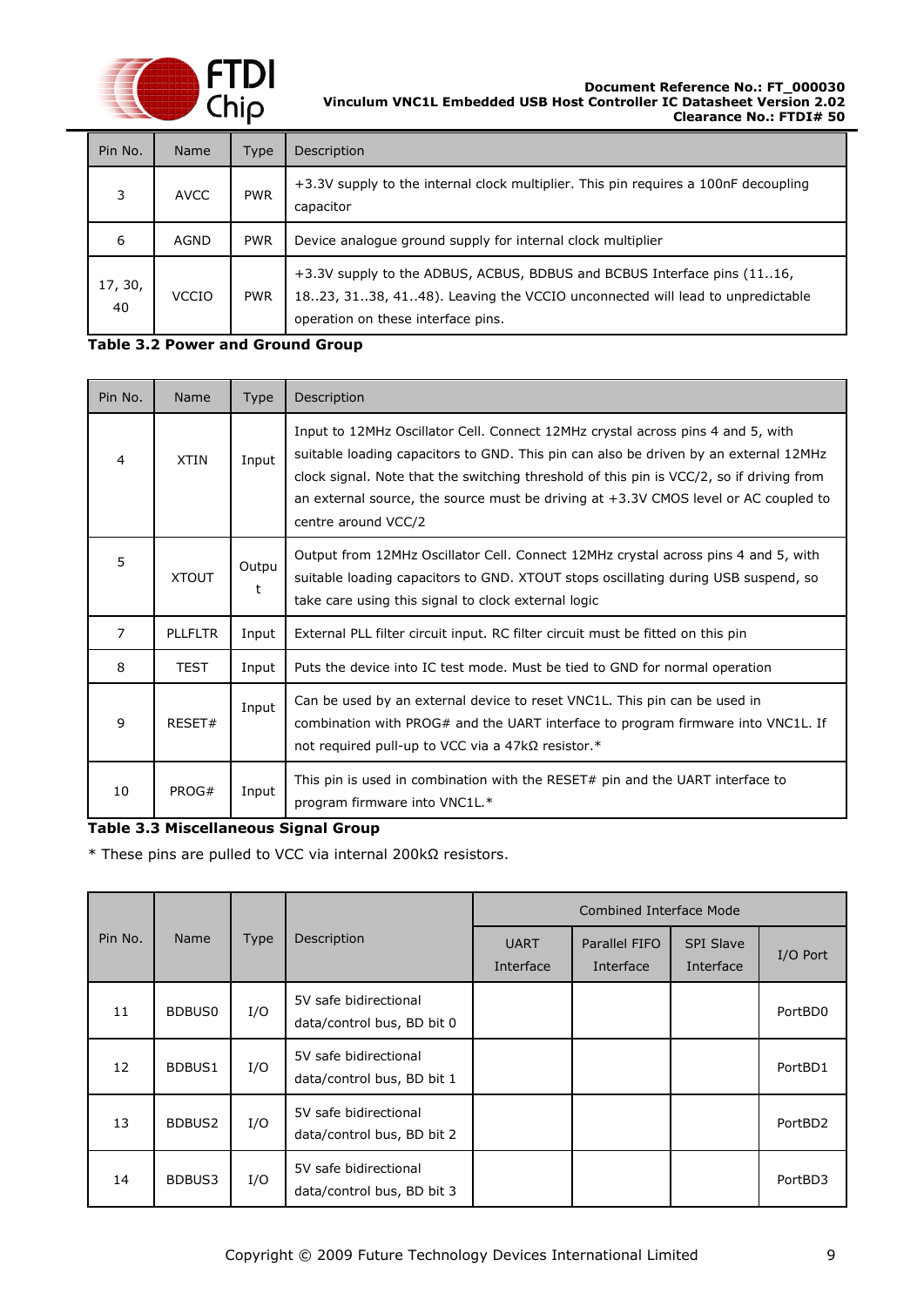

#### **Document Reference No.: FT\_000030 Vinculum VNC1L Embedded USB Host Controller IC Datasheet Version 2.02 Clearance No.: FTDI# 50**

|         |               |      |                                                     |                          | <b>Combined Interface Mode</b> |                               |          |
|---------|---------------|------|-----------------------------------------------------|--------------------------|--------------------------------|-------------------------------|----------|
| Pin No. | Name          | Type | Description                                         | <b>UART</b><br>Interface | Parallel FIFO<br>Interface     | <b>SPI Slave</b><br>Interface | I/O Port |
| 15      | BDBUS4        | I/O  | 5V safe bidirectional<br>data/control bus, BD bit 4 |                          |                                |                               | PortBD4  |
| 16      | <b>BDBUS5</b> | I/O  | 5V safe bidirectional<br>data/control bus, BD bit 5 |                          |                                |                               | PortBD5  |
| 18      | BDBUS6        | I/O  | 5V safe bidirectional<br>data/control bus, BD bit 6 |                          |                                |                               | PortBD6  |
| 19      | BDBUS7        | I/O  | 5V safe bidirectional<br>data/control bus, BD bit 7 |                          |                                |                               | PortBD7  |
| 20      | <b>BCBUS0</b> | I/O  | 5V safe bidirectional<br>data/control bus, BC bit 0 |                          |                                |                               | PortBC0  |
| 21      | BCBUS1        | I/O  | 5V safe bidirectional<br>data/control bus, BC bit 1 |                          |                                |                               | PortBC1  |
| 22      | BCBUS2        | I/O  | 5V safe bidirectional<br>data/control bus, BC bit 2 |                          |                                |                               | PortBC2  |
| 23      | BCBUS3        | I/O  | 5V safe bidirectional<br>data/control bus, BC bit 3 |                          |                                |                               | PortBC3  |
| 31      | ADBUS0        | I/O  | 5V safe bidirectional<br>data/control bus, AD bit 0 | <b>TXD</b>               | D <sub>0</sub>                 | <b>SCLK</b>                   | PortAD0  |
| 32      | ADBUS1        | I/O  | 5V safe bidirectional<br>data/control bus, AD bit 1 | <b>RXD</b>               | D <sub>1</sub>                 | SDI                           | PortAD1  |
| 33      | ADBUS2        | I/O  | 5V safe bidirectional<br>data/control bus, AD bit 2 | RTS#                     | D <sub>2</sub>                 | <b>SDO</b>                    | PortAD2  |
| 34      | ADBUS3        | I/O  | 5V safe bidirectional<br>data/control bus, AD bit 3 | CTS#                     | D <sub>3</sub>                 | CS                            | PortAD3  |
| 35      | ADBUS4        | I/O  | 5V safe bidirectional<br>data/control bus, AD bit 4 | DTR#<br>(DATAACK#)       | D4                             | Not<br>Available              | PortAD4  |
| 36      | ADBUS5        | I/O  | 5V safe bidirectional<br>data/control bus, AD bit 5 | DSR#<br>(DATAREQ#)       | D <sub>5</sub>                 |                               | PortAD5  |
| 37      | ADBUS6        | I/O  | 5V safe bidirectional<br>data/control bus, AD bit 6 | DCD#                     | D <sub>6</sub>                 |                               | PortAD6  |
| 38      | ADBUS7        | I/O  | 5V safe bidirectional<br>data/control bus, AD bit 7 | RI#                      | D7                             |                               | PortAD7  |
| 41      | ACBUS0        | I/O  | 5V safe bidirectional<br>data/control bus, AC bit 0 | TXDEN#                   | RXF#                           |                               | PortAC0  |
| 42      | ACBUS1        | I/O  | 5V safe bidirectional<br>data/control bus, AC bit 1 |                          | TXE#                           |                               | PortAC1  |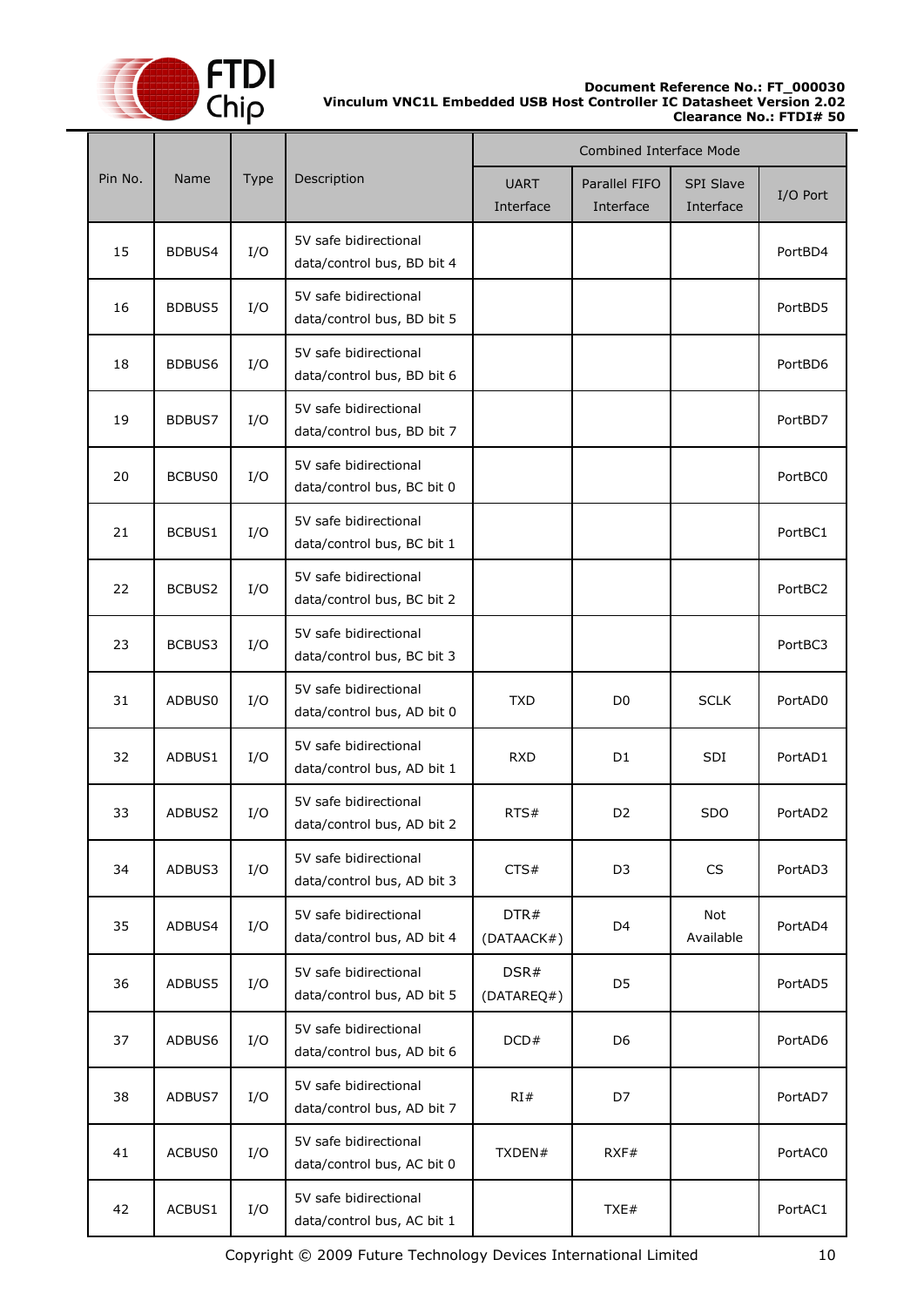

#### **Document Reference No.: FT\_000030 Vinculum VNC1L Embedded USB Host Controller IC Datasheet Version 2.02 Clearance No.: FTDI# 50**

|         |        |      | <b>Combined Interface Mode</b>                                                                                                                                                                                                                                                                                                                      |                          |                            |                               |          |
|---------|--------|------|-----------------------------------------------------------------------------------------------------------------------------------------------------------------------------------------------------------------------------------------------------------------------------------------------------------------------------------------------------|--------------------------|----------------------------|-------------------------------|----------|
| Pin No. | Name   | Type | Description                                                                                                                                                                                                                                                                                                                                         | <b>UART</b><br>Interface | Parallel FIFO<br>Interface | <b>SPI Slave</b><br>Interface | I/O Port |
| 43      | ACBUS2 | I/O  | 5V safe bidirectional<br>data/control bus, AC bit 2                                                                                                                                                                                                                                                                                                 |                          | RD#                        |                               | PortAC2  |
| 44      | ACBUS3 | I/O  | 5V safe bidirectional<br>data/control bus, AC bit 3                                                                                                                                                                                                                                                                                                 |                          | <b>WR</b>                  |                               | PortAC3  |
| 45      | ACBUS4 | I/O  | 5V safe bidirectional<br>data/control bus, AC bit 4                                                                                                                                                                                                                                                                                                 |                          | DATAREQ#                   | DATAREQ#                      | PortAC4  |
| 46      | ACBUS5 | I/O  | 5V safe bidirectional<br>data/control bus, AC bit 5,<br>Interface mode selection<br>pin                                                                                                                                                                                                                                                             |                          | DATAACK#                   | DATAACK#                      | PortAC5  |
| 47      | ACBUS6 | I/O  | 5V safe bidirectional<br>data/control bus, AC bit 6,<br>Interface mode selection<br>pin                                                                                                                                                                                                                                                             |                          |                            |                               | PortAC6  |
| 48      | ACBUS7 | I/O  | 5V safe bidirectional<br>data/control bus, AC bit 7.<br>To use a 12MHz crystal<br>with VNC1L fit a 47kΩ<br>pull-down resistor.<br>Alternatively, fitting a<br>47kΩ pull-up resistor on<br>this pin will switch off the<br>internal clock multiplier,<br>allowing the device to be<br>fed with an external<br>48MHz clock signal into<br><b>XTIN</b> |                          |                            |                               | PortAC7  |

<span id="page-10-0"></span>**Table 3.4 Data and Control Signals**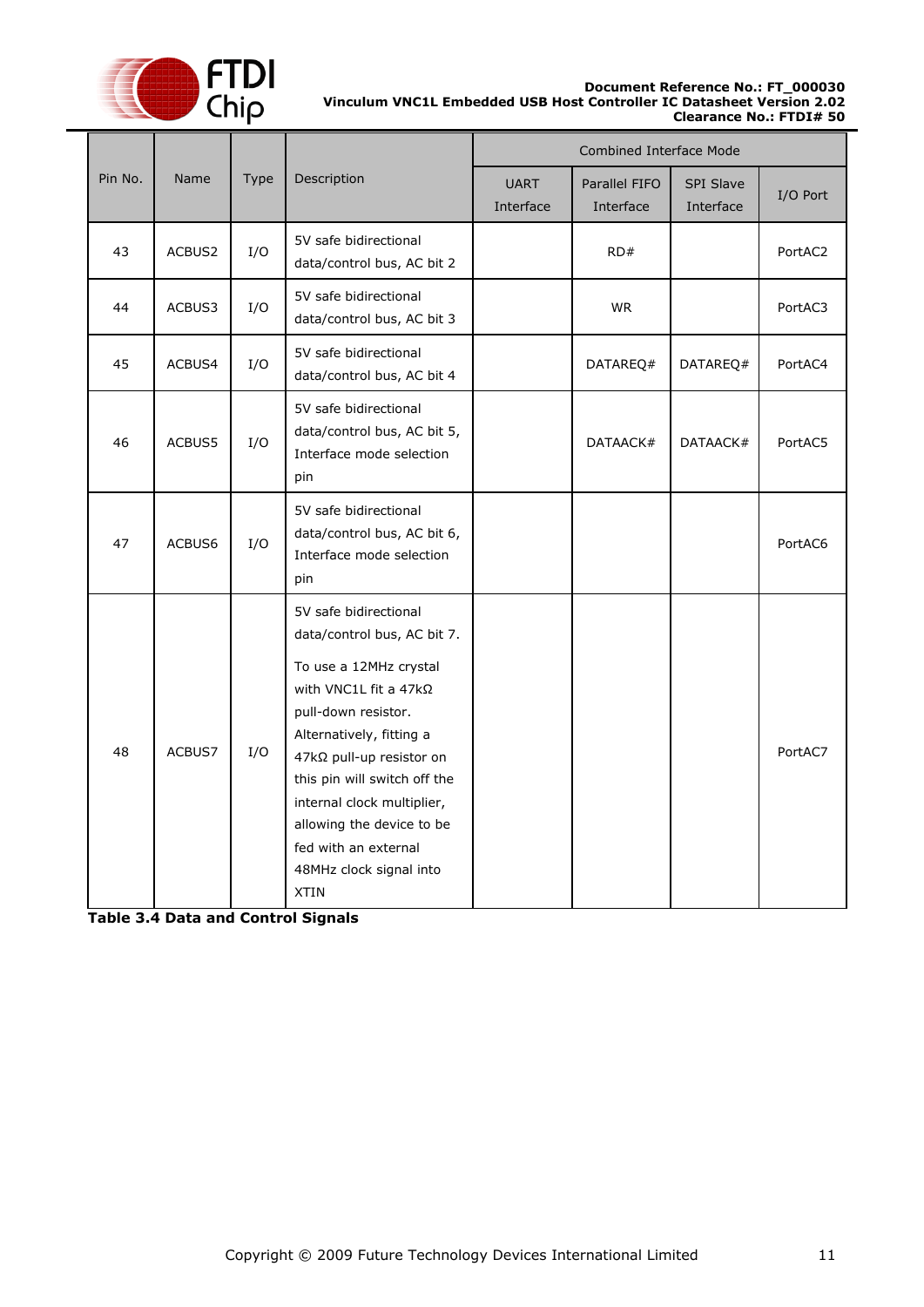

### <span id="page-11-1"></span>**4 Functional Description**

The VNC1L is the first of FTDI's Vinculum family of Embedded USB host controller integrated circuit devices. Vinculum can also encapsulate certain USB device classes handling the USB Host Interface and data transfer functions using the in-built MCU and embedded Flash memory. When interfacing to mass storage devices, such as USB Flash drives, Vinculum transparently handles the FAT File Structure using a simple to implement command set. Vinculum provides a cost effective solution for introducing USB host capability into products that previously did not have the hardware resources to do so.

The VNC1L has a Combined Interface which interfaces a controlling application with the Command Monitor. The combined interfaces are UART, Parallel FIFO and SPI.

The VNC1L is supplied un-programmed. It can be programmed before assembly or it can be configured "in the field" with configuration option firmware available from the Vinculum website at [http://www.ftdichip.com.](http://www.ftdichip.com/)

### <span id="page-11-2"></span>**4.1 Key Features**

The VNC1L has the following key features:

- Two independent USB Host ports.
- 8 or 32-bit V-MCU Core.
- Dual DMA controllers for hardware acceleration.
- 64k Embedded Flash Program Memory.
- 4k internal Data SRAM.
- 2 x USB 2.0 Slow speed or Full speed Host or Slave ports.  $\bullet$
- Automatic Low or Full Speed selection.
- UART, SPI and Parallel FIFO interfaces.  $\bullet$
- Up to 28 GPIO pins depending on configuration.
- Low power operation (25mA running/2mA standby).  $\bullet$
- FTDI firmware easily updated in the field.  $\bullet$
- Multi-processor configuration capable.  $\bullet$

#### <span id="page-11-0"></span>**4.2 Functional Block Descriptions**

The following paragraphs detail each function within VNC1L. Please refer to the block diagram shown in **[Figure 2.1](#page-3-1)**.

**USB Transceivers 1 and 2 -** The two USB transceiver cells provide the physical USB device interface supporting USB 1.1 and USB 2.0 standards. Low-speed and full-speed USB data rates are supported. Each output driver provides +3.3V level slew rate control signalling, whilst a differential receiver and two single ended receivers provide USB DATA IN, SE0 and USB Reset condition detection. These cells also include integrated internal USB pull-up or pull-down resistors as required for host or slave mode.

**USB Serial Interface Engine (SIE) -** These blocks handle the parallel to serial and serial to parallel conversion of the USB physical layer. This includes bit stuffing packets, CRC generation, USB frame generation and protocol error checking.

**12 MHz Oscillator -** The 12MHz Oscillator cell generates a 12MHz reference clock input to the Clock Multiplier PLL from an external 12MHz crystal.

**Clock Multiplier PLL -** The Clock Multiplier PLL takes the 12MHz input from the Oscillator Cell and generates 24MHz and 48MHz reference clock signals, which are required by the USB SIE Blocks, the MCU core, System Timer and UART prescalar blocks.

**Program and Test Logic -** This block provides a means of programming the onboard E-FLASH memory. When PROG# is pulled low and the device is reset by pulsing the #RESET low, the onboard E-FLASH memory is bypassed by an internal hard-coded bootstrap Loader ROM which contains code to allow the E-FLASH memory to be programmed via commands to the UART interface. FTDI provides a software utility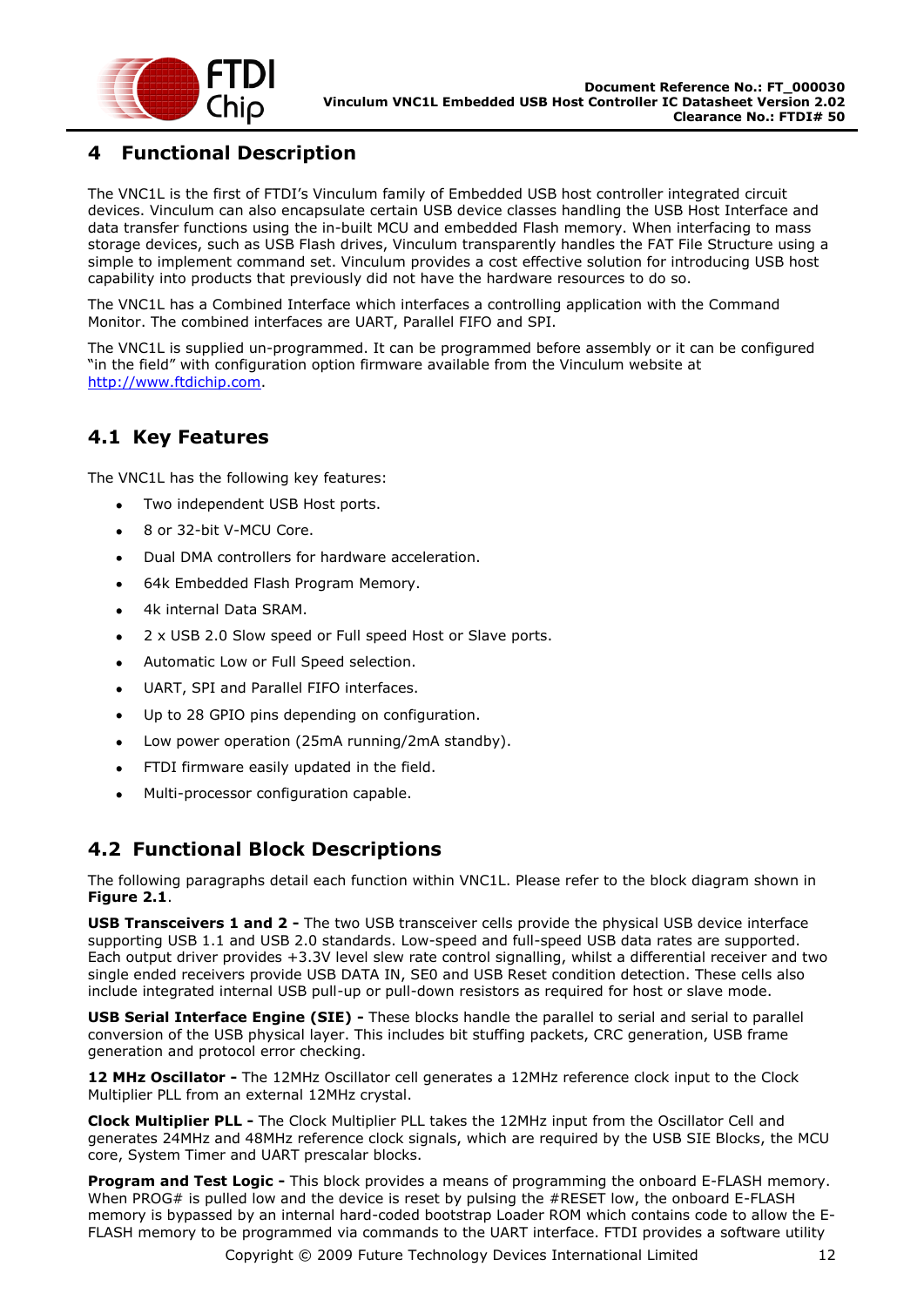

which allows VNC1L to be programmed using this method. The TEST pin is used in manufacturing to enhance the testability of the various internal blocks and should be tied to GND.

**DMA Controller 1 and 2 -** The twin DMA controllers in VNC1L greatly enhance performance by allowing data from the two USB SIE controllers, UART, FIFO and SPI interfaces to be transferred between each other via the data SRAM with minimal MCU intervention.

**Data SRAM -** This 4k x 8bit block acts as the data (variable) memory for the Vinculum MCU, though it can also be accessed transparently to the MCU by the twin DMA controllers.

**NPU (Numeric Co-processor) –** Operations which extensively utilise 32-bit arithmetic, such as calculations relating to the FAT file system, are enhanced by the 32-bit co-processor block.

**UART Prescaler -** This block provides the master transmit/receive clock for the UART block. By varying the prescaler value, the baud rate of the UART can be adjusted over a range of 300baud to 1Mbaud.

**System Timer -** The system timer provides a regular interrupt to VNC1L firmware.

**Vinculum MCU Core** – Processor core based on FTDI"s proprietary 8-bit embedded MCU architecture. VMCU has a Harvard architecture i.e. separate code and data space. It supports 64k bytes of program code, 64k bytes of (paged) data space and 256 bytes of I/O space and uses "enhanced CISC" technology. Typically VMCU instructions replace several lines of code in conventional CISC or RISC processors giving RISC like performance in CISC architecture with the advantage over both of excellent code compression in the program ROM space.

**E-FLASH Program ROM -** The VNCL1L has 64k bytes of embedded Flash (E-FLASH) memory. No special programming voltages are necessary for programming the onboard E-FLASH as these are provided internally on-chip. VNC1L devices are supplied blank and require to be initially programmed using the Bootstrap Loader.

**Bootstrap Loader ROM -** This is a small block of hard-coded ROM (512 x 8 bits) which bypasses the main E-FLASH memory when PROG# is pulled low. This provides a means of programming the entire E-FLASH memory via the UART interface. A blank device must be programmed with the Bootstrap Loader via the UART interface. A device already programmed may be upgraded via either the UART interface or the USB interface.

**UART and FIFO Logic -** Optional serial and parallel interfaces to VNC1L that are equivalent to the interfaces on FTDI"s FT232 and FT245 ICs.

**GPIO Blocks -** General purpose I/O pins. Not all I/O pins are available to the user for a particular configuration. Restrictions on use are shown in [Table 3.4.](#page-10-0)

### <span id="page-12-0"></span>**4.3 Programming VNC1L**

The VNC1L is shipped as a blank device. It must be programmed (when in bootloader mode) with firmware before use. It can be programmed either pre-assembly, using the VPROG-1 stand alone programmer or programmed in-circuit via the UART interface.

The VNC1L bootloader uses the UART interface to load new firmware into the Vinculum Flash memory. To enable the bootloader, the PROG# pin must be driven low and VNC1L must then be reset by driving the RESET# pin low then high. Run mode can be enabled by driving the PROG# pin high and then resetting VNC1L by driving the RESET# pin low then high.

When VNC1L firmware is updated via a microcontroller with a UART, the microcontroller must be capable of at least 115200 baud.

The firmware can be upgraded in to the Flash memory via the UART interface or via a USB interface.

Examples of how to connect VNC1L in each of these modes is given in [http://www.ftdichip.com](http://www.ftdichip.com/)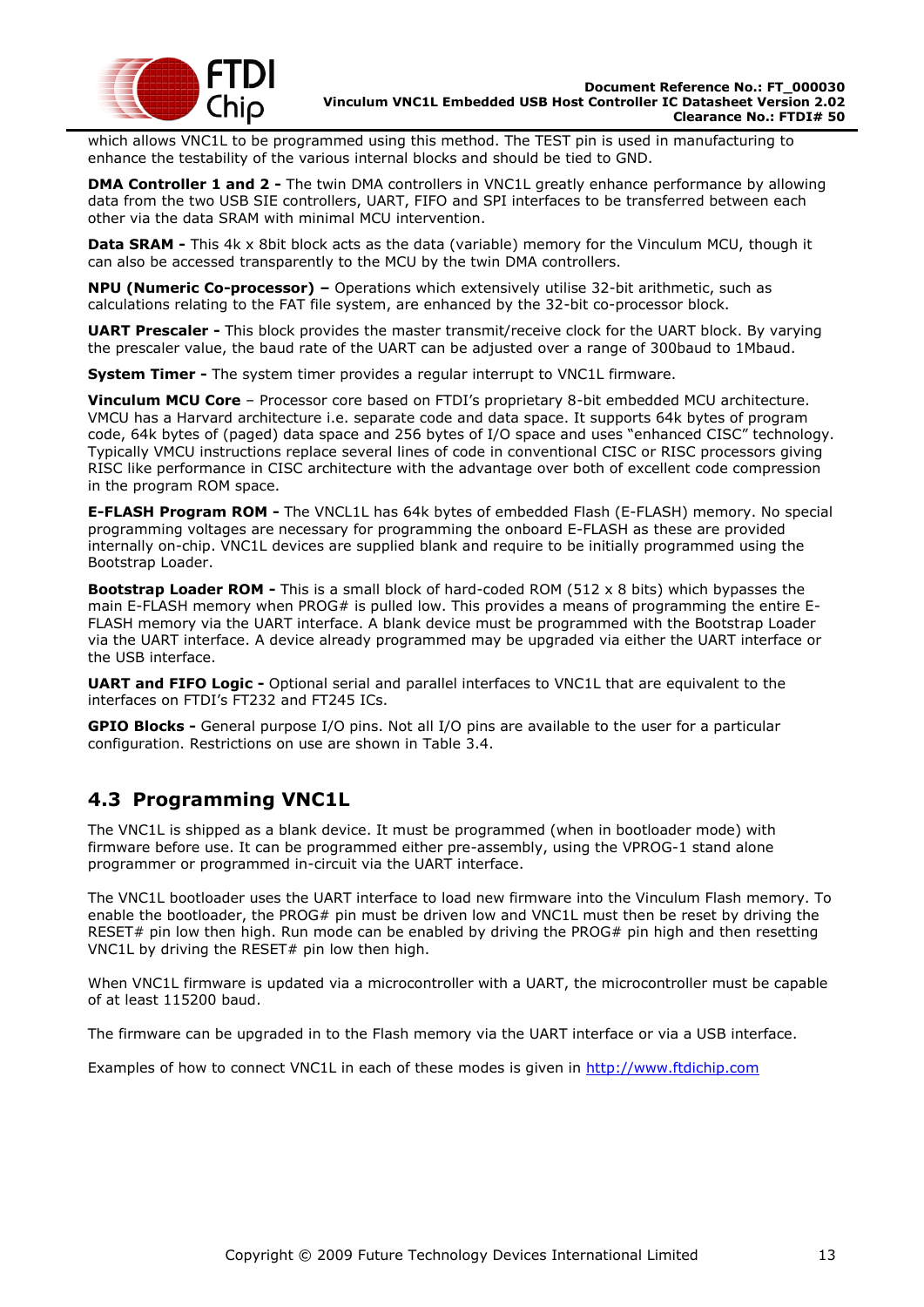

### <span id="page-13-0"></span>**5 Firmware Control Interface**

There are three firmware interface options for the command monitor on the combined control and data interface. The command monitor interface options are UART, FIFO or SPI. The mode of operation is selected using VNC1L pins 46 and 47.The pin connections used to select the mode of the interface are shown in **[Table 5.1](#page-13-2)**:

| Pin No.          |                  |             |
|------------------|------------------|-------------|
| 47               | 46               | Mode        |
| (ACBUS6)         | (ACBUS5)         |             |
| Pull-Up          | Pull-Up          | <b>UART</b> |
| Pull-Up          | <b>Pull-Down</b> | <b>SPI</b>  |
| <b>Pull-Down</b> | Pull-Up          | <b>FIFO</b> |
| <b>Pull-Down</b> | <b>Pull-Down</b> | <b>UART</b> |

<span id="page-13-2"></span>**Table 5.1 Combined Interface Selection**

#### **Important : Pins ACBUS5 and ACBUS6 should not be tied directly to GND or VCC**.

Pins ACBUS5 and ACBUS6 should be pulled high or low using a resistor of around 47kΩ. These pins are read only at reset, but may then become outputs after the interface choice has been selected. When FIFO mode is selected ACBUS5 will be used as an output by VNC1L Firmware.

### <span id="page-13-1"></span>**5.1 UART Interface**

.

When the data and control buses are configured in UART mode, the interface implements a standard asynchronous serial UART port with flow control. The UART can support baud rates from 300baud to 1Mbaud.

Data transfer uses NRZ (Non-Return to Zero) data format consisting of 1 start bit, 7 or 8 data bits, an optional parity bit, and one or two stop bits. When transmitting the data bits, the least significant bit is transmitted first. Transmit and receive waveforms are illustrated in [Figure 5.1](#page-13-3) and [Figure 5.2:](#page-13-4)



<span id="page-13-3"></span>**Figure 5.1 UART Receive Waveform**



<span id="page-13-4"></span>

Baud rate (default =9600 baud), flow control settings (default = RTS/CTS), number of data bits (default=8), parity (default is no parity) and number of stop bits (default=1) are all configurable using the firmware command interface. Please refer to [http://www.ftdichip.com](http://www.ftdichip.com/) (or latest version).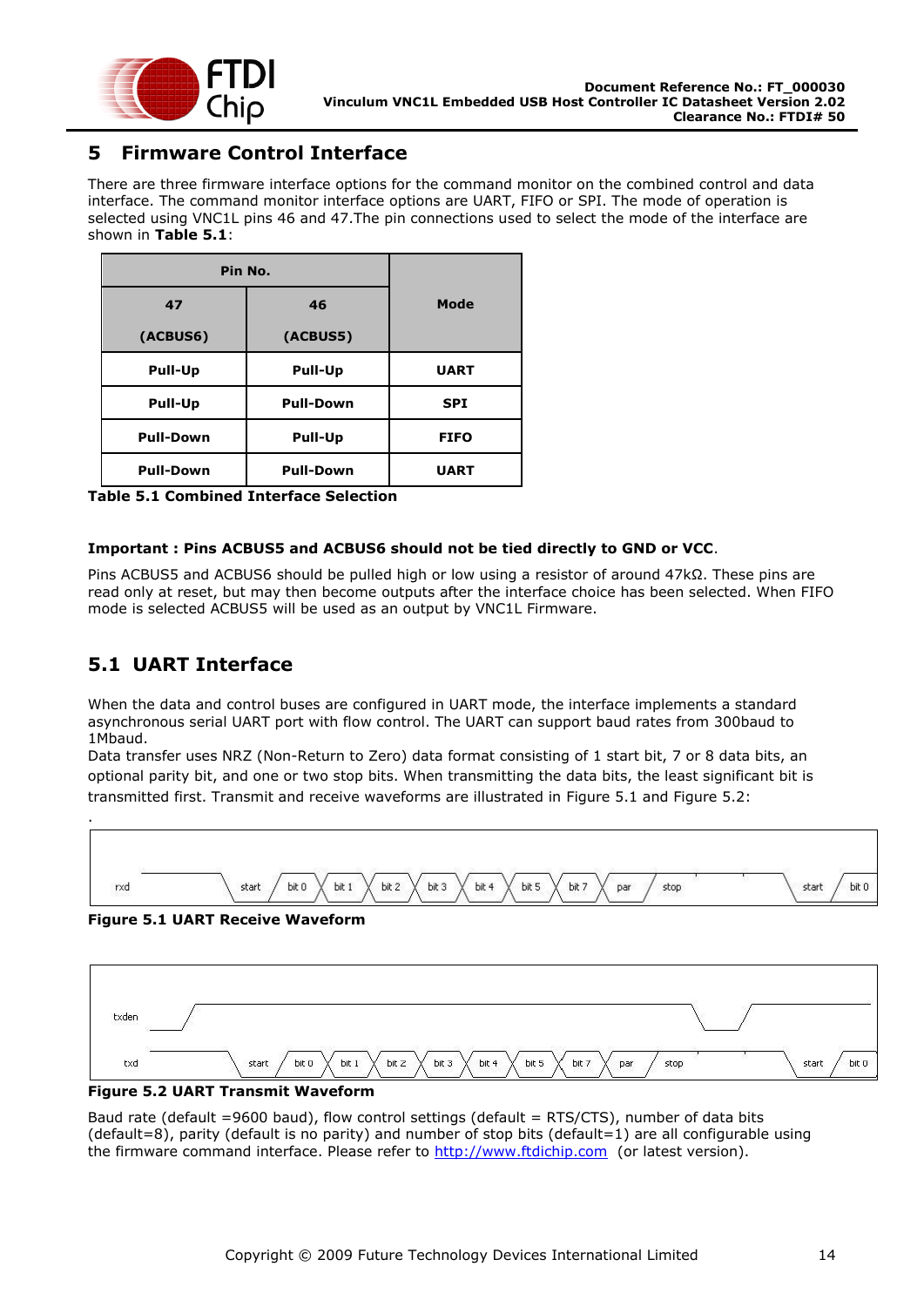

#### <span id="page-14-0"></span>**5.1.1 UART Mode Signal Descriptions**

| Pin No. | Name         | <b>Type</b> | Description                                                                                             |
|---------|--------------|-------------|---------------------------------------------------------------------------------------------------------|
| 31      | <b>TXD</b>   | Output      | Transmit asynchronous data output                                                                       |
| 32      | <b>RXD</b>   | Input       | Receive asynchronous data input                                                                         |
| 33      | RTS#         | Output      | Request To Send Control Output                                                                          |
| 34      | CTS#         | Input       | Clear To Send Control Input                                                                             |
| 35      | DATAACK#     | Output      | Data Acknowledge (Data Terminal Ready Control) Output                                                   |
| 36      | DATAREQ#     | Input       | Data Request (Data Set Ready Control) Input                                                             |
| 37      | DCD#         | Input       | Data Carrier Detect Control Input                                                                       |
| 38      | RI#          | Input       | Ring Indicator Control Input. RI# low can be used to resume the PC USB Host<br>controller from suspend. |
| 41      | <b>TXDEN</b> | Output      | Enable Transmit Data for RS485 designs                                                                  |

#### <span id="page-14-1"></span>**Table 5.2 Data and Control Bus Signal Mode Options - UART Interface**

In RS485 designs, a transmit data enable signal, TXDEN, may be used to signal that a transmit operation is in progress. TXDEN will be set high one bit-time before data is transmitted and return low one bit time after the last bit of a data frame has been transmitted.

The ring indicator pin, RI#, is used to wake up VNC1L from suspend mode. The suspend mode can be entered using a firmware monitor command.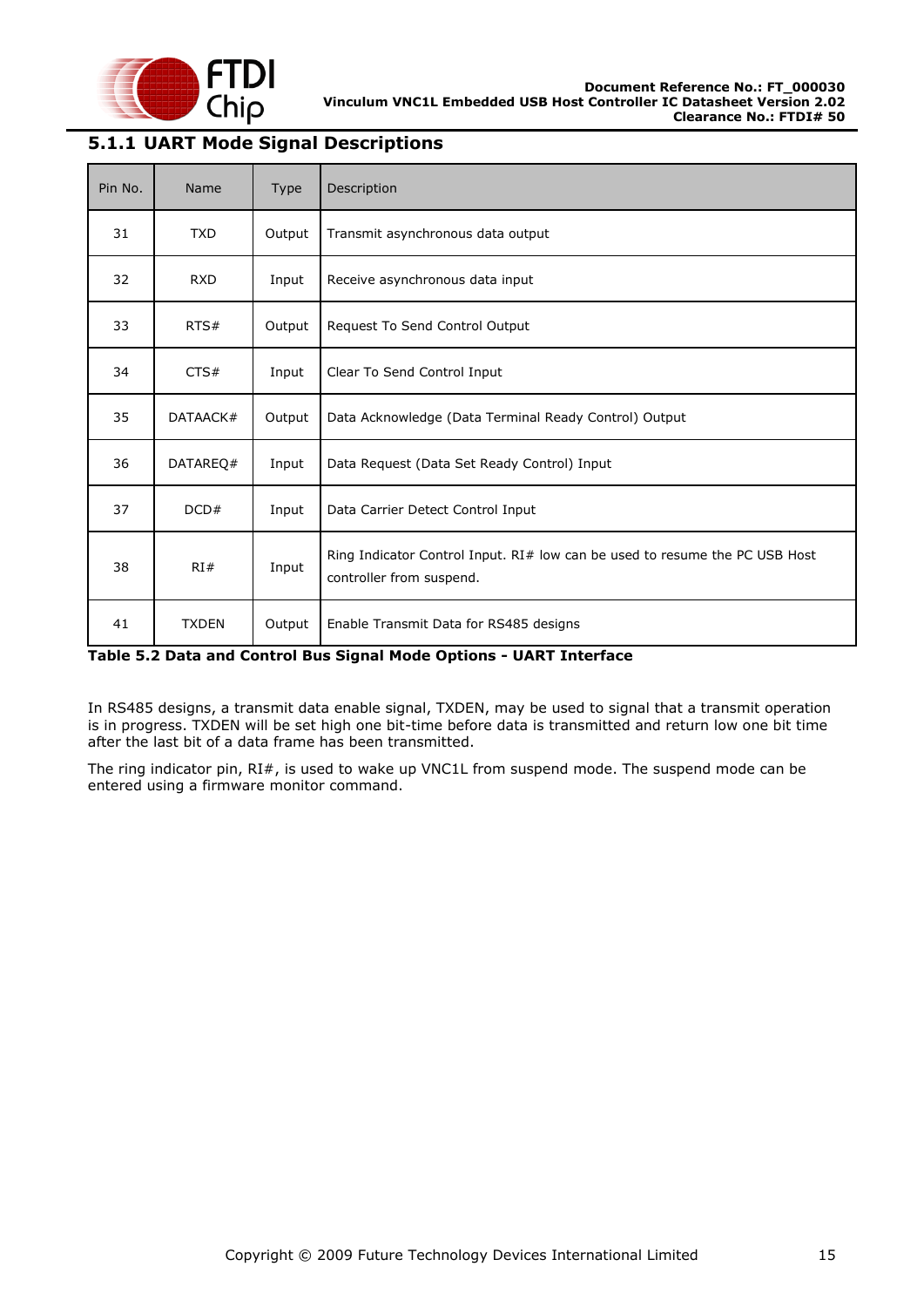

### <span id="page-15-0"></span>**5.2 SPI Interface**

When the data and control buses are configured in SPI mode, the interface operates as an SPI Slave. An SPI master is required to provide the clock (SCLK) signal and set the chip select (CS) for the duration of the transaction. The SPI interface is a polled 4-wire interface which can operate at speeds up to 12MHz

The SPI interface differs from most other implementations in that it uses a 13 clock sequence to transfer a single byte of data. In addition to a "Start" state, the SPI master must send two setup bits which indicate data direction and target address. The encoding of the setup bits is shown in [Table 5.3.](#page-15-2) A single data byte is transmitted in each SPI transaction, with the most significant bit transmitted first.

After each transaction VNC1L returns a single status bit. This indicates if a Data Write was successful or a Data Read was valid.

| <b>Direction</b><br>(R/W) | Target<br><b>Address</b> | Operation   | Meaning                            |
|---------------------------|--------------------------|-------------|------------------------------------|
|                           | 0                        | Data Read   | Retrieve byte from Transmit Buffer |
|                           |                          | Status Read | Read SPI Interface Status          |
| $\mathbf{0}$              | 0                        | Data Write  | Add byte to Receive Buffer         |
| 0                         |                          | N/A         | N/A                                |

<span id="page-15-2"></span>**Table 5.3 SPI Setup Bit Encoding**

#### <span id="page-15-1"></span>**5.2.1 Signal Descriptions**

| Pin No. | Name        | Type   | Description            |
|---------|-------------|--------|------------------------|
| 31      | <b>SCLK</b> | Input  | SPI Clock input        |
| 32      | <b>SDI</b>  | Input  | SPI Serial Data Input  |
| 33      | <b>SDO</b>  | Output | SPI Serial Data Output |
| 34      | <b>CS</b>   | Input  | SPI Chip Select Input  |

#### <span id="page-15-3"></span>**Table 5.4 Data and Control Bus Signal Mode Options - SPI Interface**

The VNC1L SPI interface uses 4 signal lines: SCLK, CS, SDI and SDO. **The signals SDI, SDO and CS are always clocked on the rising edge of the SCLK signal.**

CS signal must be raised high for the duration of the entire transaction. For data transactions, the CS must be released for at least one clock cycle after a transaction has completed. It is not necessary to release CS between Status Read operations.

The "Start" state of SDI and CS high on the rising edge of SCLK initiates the transfer. The transfer finishes after 13 clock cycles, and the next transfer starts when SDI is high during the rising edge of SCLK. The following **[Figure 5.3](#page-16-1)** and **[Table 5.5](#page-16-2)** give details of the bus timing requirements.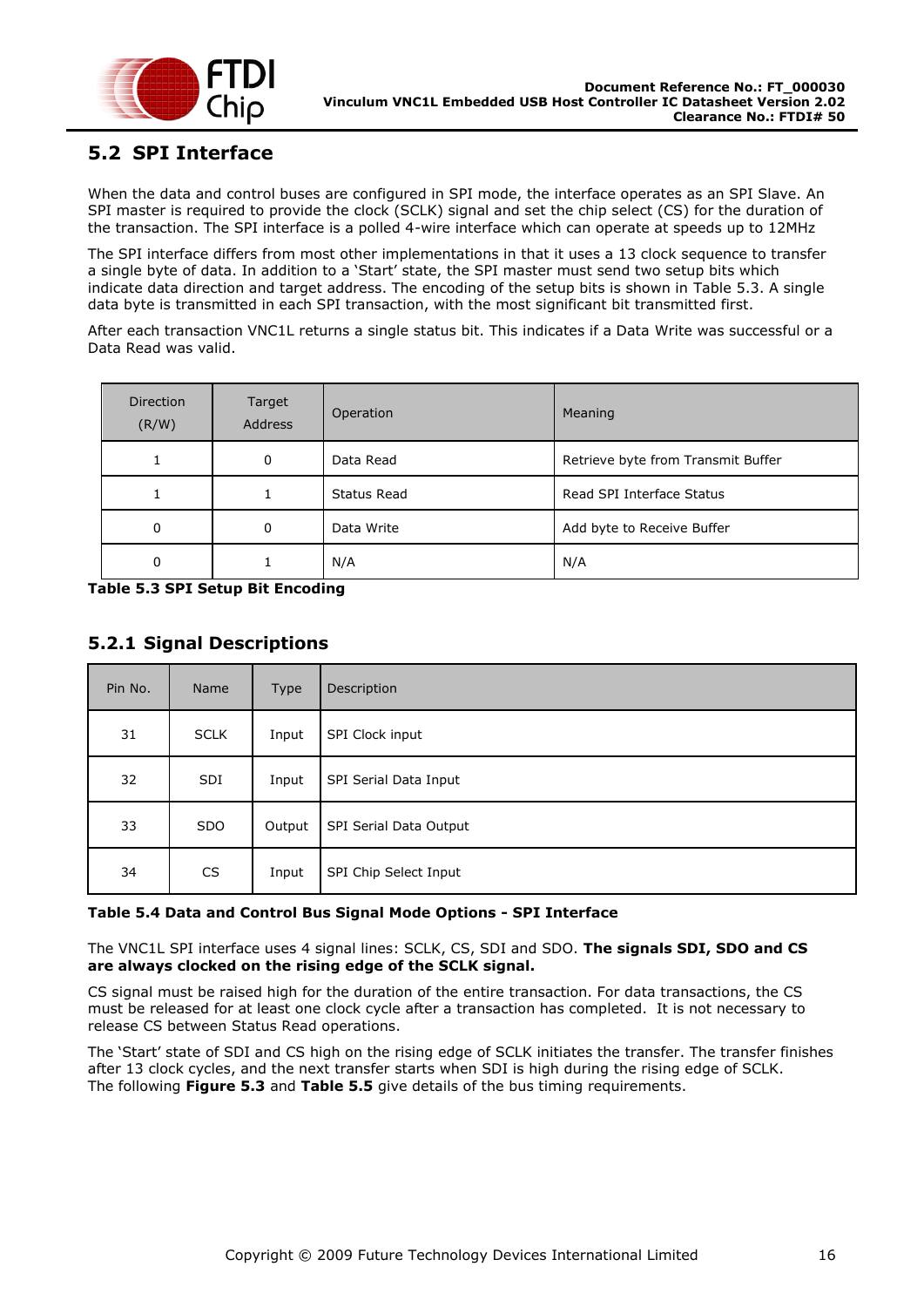



<span id="page-16-1"></span>

| Time           | Description        | Minimum        | Typical | Maximum | Unit |
|----------------|--------------------|----------------|---------|---------|------|
| T1             | <b>SCLK Period</b> | 83             |         |         | ns   |
| T <sub>2</sub> | <b>SCLK High</b>   | 20             |         |         | ns   |
| T <sub>3</sub> | <b>SCLK Low</b>    | 20             |         |         | ns   |
| T4             | Input Setup Time   | 10             |         |         | ns   |
| T <sub>5</sub> | Input Hold Time    | 10             |         |         | ns   |
| T <sub>6</sub> | Output Hold Time   | $\overline{2}$ |         |         | ns   |
| T7             | Output Valid Time  |                |         | 20      | ns   |

<span id="page-16-2"></span>**Table 5.5 SPI Slave Data Timing**

#### <span id="page-16-0"></span>**5.2.2 SPI Master Data Read Transaction**

The SPI master must periodically poll for new data in VNC1L Transmit Buffer. It is recommended that this is done first before sending any command.

The Start and Setup sequence is sent to VNC1L by the SPI master, see [Figure 5.4.](#page-17-1)

The VNC1L clocks out data from its Transmit Buffer on subsequent rising edge clock cycles provided by the SPI master. This is followed by a status bit generated by VNC1L. The Data Read status bit is defined in [Table 5.6.](#page-17-2)

If the status bit indicates New Data then the byte received is valid. If it indicates Old Data then the Transmit Buffer in VNC1L is empty and the byte of data received in the current transaction should be disregarded.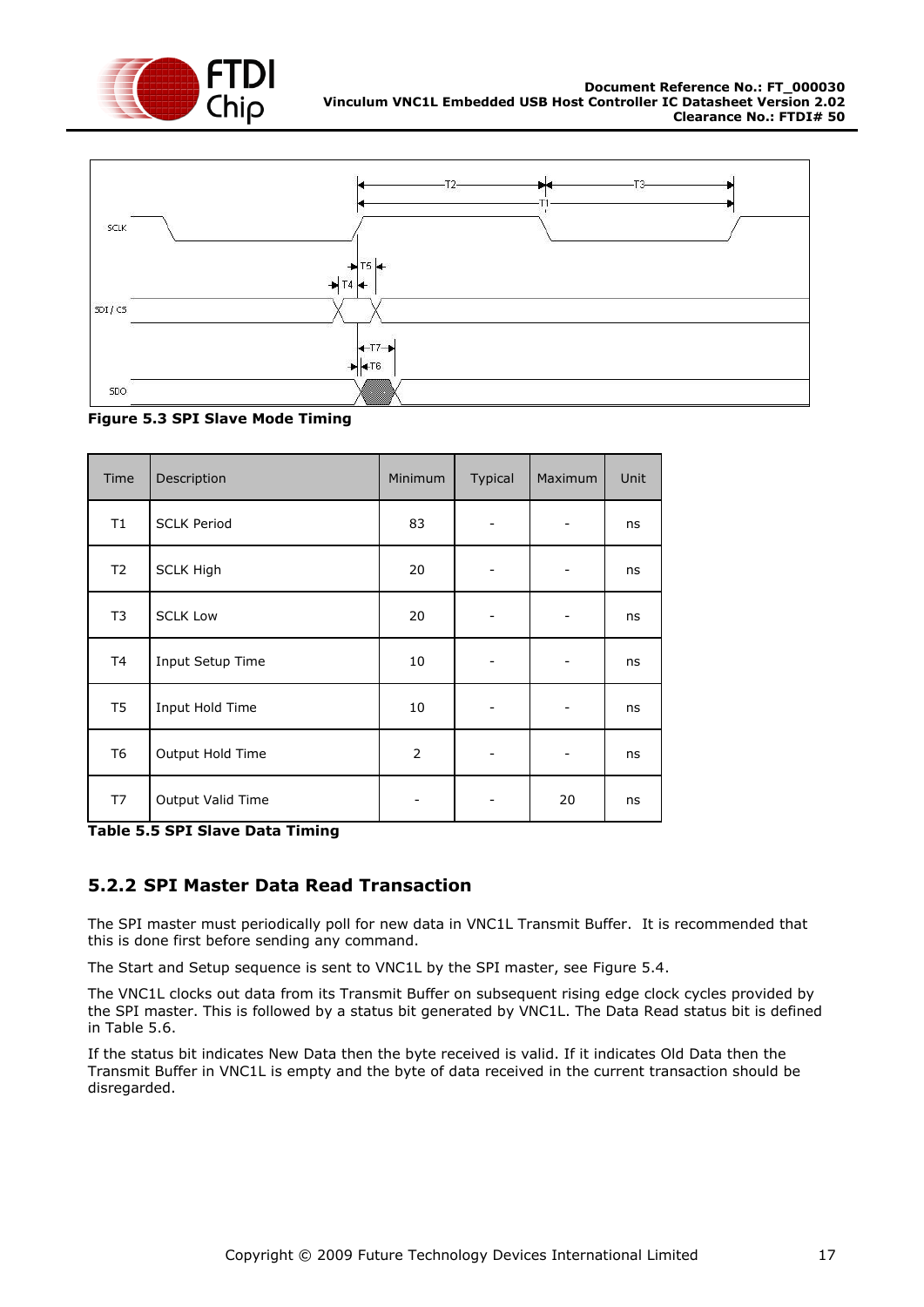

| <b>Status Bit</b> | Meaning  |                                                                                                             |
|-------------------|----------|-------------------------------------------------------------------------------------------------------------|
| 0                 | New Data | Data in current transaction is valid data.<br>Byte removed from Transmit Buffer.                            |
|                   | Old Data | This same data has been read in a previous read cycle.<br>Repeat the read cycle until New Data is received. |

#### <span id="page-17-2"></span>**Table 5.6 SPI Master Data Read Status Bit**



#### <span id="page-17-1"></span>**Figure 5.4 SPI Master Data Read (VNC1L Slave Mode)**

The status bit is only valid until the next rising edge of SCLK after the last data bit.

During the Data Read operation the CS signal must not be de-asserted.

The transfer completes after 13 clock cycles and the next transfer can begin when SDI and CS are high during the rising edge of SCLK.

#### <span id="page-17-0"></span>**5.2.3 SPI Master Data Transaction**

During an SPI master Data Write operation the Start and Setup sequence is sent by the SPI master to VNC1L, see [Figure 5.5.](#page-18-1) This is followed by the SPI master transmitting each bit of the data to be written to VNC1L. The VNC1L then responds with a status bit on SDO on the rising edge of the next clock cycle.

The SPI master must read the status bit at the end of each write transaction to determine if the data was written successfully to VNC1L Receive Buffer. The Data Write status bit is defined in [Table 5.7.](#page-17-3) The status bit is only valid until the next rising edge of SCLK after the last data bit.

If the status bit indicates Accept then the byte transmitted has been added to VNC1L Receive Buffer. If it shows Reject then the Receive Buffer is full and the byte of data transmitted in the current transaction should be re-transmitted by the SPI master to VNC1L.

Any application should poll VNC1L Receive Buffer by retrying the Data Write operation until the data is accepted.

| <b>Status Bit</b> | Meaning |                                                                                |
|-------------------|---------|--------------------------------------------------------------------------------|
|                   | Accept  | Data from the current transaction was accepted and added to the Receive Buffer |
|                   | Reject  | Write data was not accepted.<br>Retry the same write cycle.                    |

<span id="page-17-3"></span>**Table 5.7 SPI Master Data Write Status Bit**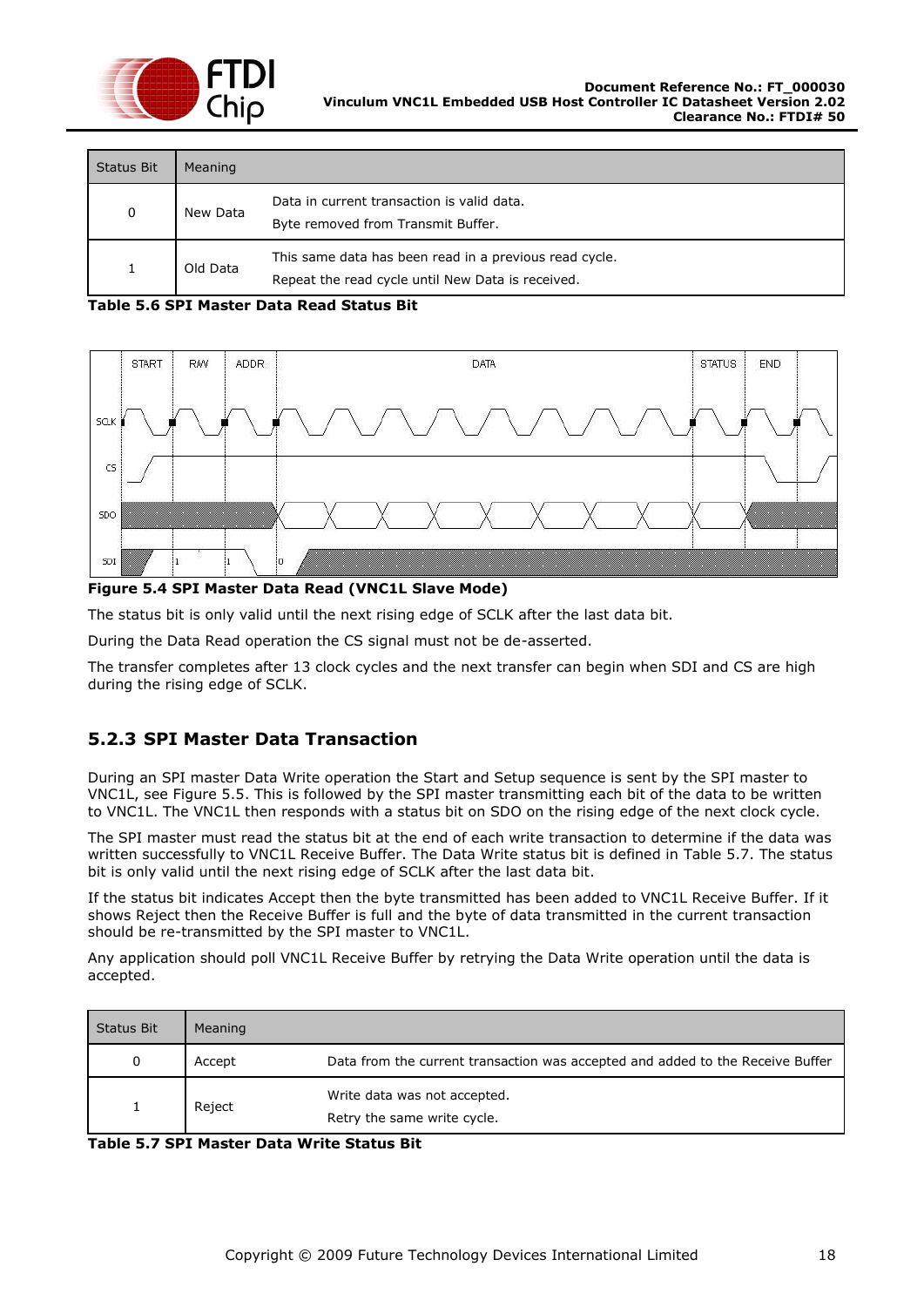



<span id="page-18-1"></span>**Figure 5.5 SPI Slave Mode Data Write**

#### <span id="page-18-0"></span>**5.2.4 SPI Master Status Read Transaction**

The VNC1L has a status byte which determines the state of the Receive and Transmit Buffers. The SPI master must poll VNC1L and read the status byte.

The Start and Setup sequence is sent to VNC1L by the SPI master, see [Figure 5.6.](#page-19-2) The VNC1L clocks out its status byte on subsequent rising edge clock cycles from the SPI master. This is followed by a status bit generated by VNC1L (also on the SDO) which will always be zero (indicating new data).

The meaning of the bits within the status byte sent by VNC1L during a Status Read operation is described in [Table 5.8.](#page-18-2)

The result of the Status Read transaction is only valid during the transaction itself.

Data read and data write transactions must still check the status bit during a Data Read or Data Write cycle regardless of the result of a Status Read operation.

| <b>Bit</b> | Description      | Description                            |  |  |  |
|------------|------------------|----------------------------------------|--|--|--|
| 0          | RXF#             | Receive Buffer Full                    |  |  |  |
| 1          | TXE#             | <b>Transmit Buffer Empty</b>           |  |  |  |
| 2          |                  |                                        |  |  |  |
| 3          |                  |                                        |  |  |  |
| 4          | RXF IRQEn        | Receive Buffer Full Interrupt Enable   |  |  |  |
| 5          | <b>TXE IRQEn</b> | Transmit Buffer Empty Interrupt Enable |  |  |  |
| 6          |                  |                                        |  |  |  |
| 7          |                  |                                        |  |  |  |

<span id="page-18-2"></span>**Table 5.8 SPI Status Read Byte – bit descriptions.**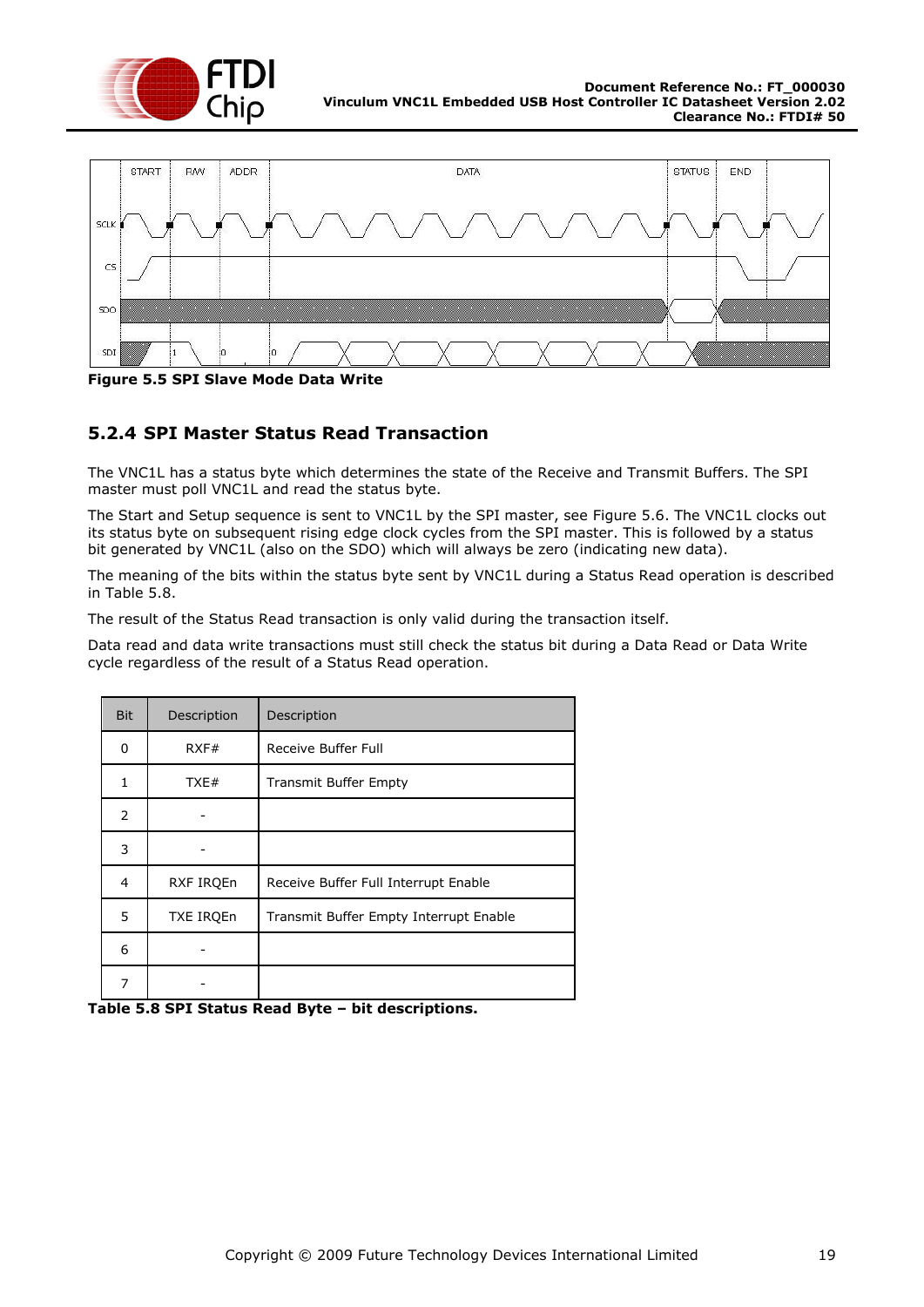



<span id="page-19-2"></span>**Figure 5.6 SPI Slave Mode Status Read**

### <span id="page-19-0"></span>**5.3 Parallel FIFO Interface**

When VNC1L data and control buses are configured in the parallel FIFO interface mode, then it is functionally equivalent to FTDI FT245R and FT245B devices.

#### <span id="page-19-1"></span>**5.3.1 Signal Descriptions**

The Parallel FIFO interface signals are described in [Table 5.9.](#page-19-3)

| Pin No. | Name           | Type   | Description                                                                                                                                                           |
|---------|----------------|--------|-----------------------------------------------------------------------------------------------------------------------------------------------------------------------|
| 31      | D <sub>0</sub> | I/O    | FIFO Data Bus Bit 0                                                                                                                                                   |
| 32      | D <sub>1</sub> | I/O    | FIFO Data Bus Bit 1                                                                                                                                                   |
| 33      | D <sub>2</sub> | I/O    | FIFO Data Bus Bit 2                                                                                                                                                   |
| 34      | D <sub>3</sub> | I/O    | FIFO Data Bus Bit 3                                                                                                                                                   |
| 35      | D <sub>4</sub> | I/O    | FIFO Data Bus Bit 4                                                                                                                                                   |
| 36      | D <sub>5</sub> | I/O    | FIFO Data Bus Bit 5                                                                                                                                                   |
| 37      | D <sub>6</sub> | I/O    | FIFO Data Bus Bit 6                                                                                                                                                   |
| 38      | D7             | I/O    | FIFO Data Bus Bit 7                                                                                                                                                   |
| 41      | RXF#           | Output | When high, do not read data from the FIFO.<br>When low, there is data available in the FIFO which can be read by strobing<br>RD# low, then high.                      |
| 42      | TXE#           | Output | When high, do not write data into the FIFO.<br>When low, data can be written into the FIFO by strobing WR high, then low.                                             |
| 43      | RD#            | Input  | Enables the current FIFO data byte on D0D7 when low. Fetches the next FIFO<br>data byte (if available) from the receive FIFO buffer when RD# goes from high<br>to low |
| 44      | <b>WR</b>      | Input  | Writes the data byte on the D0D7 pins into the transmit FIFO buffer when WR<br>goes from high to low.                                                                 |

<span id="page-19-3"></span>**Table 5.9 Data and Control Bus Signal Mode Options - Parallel FIFO Interface**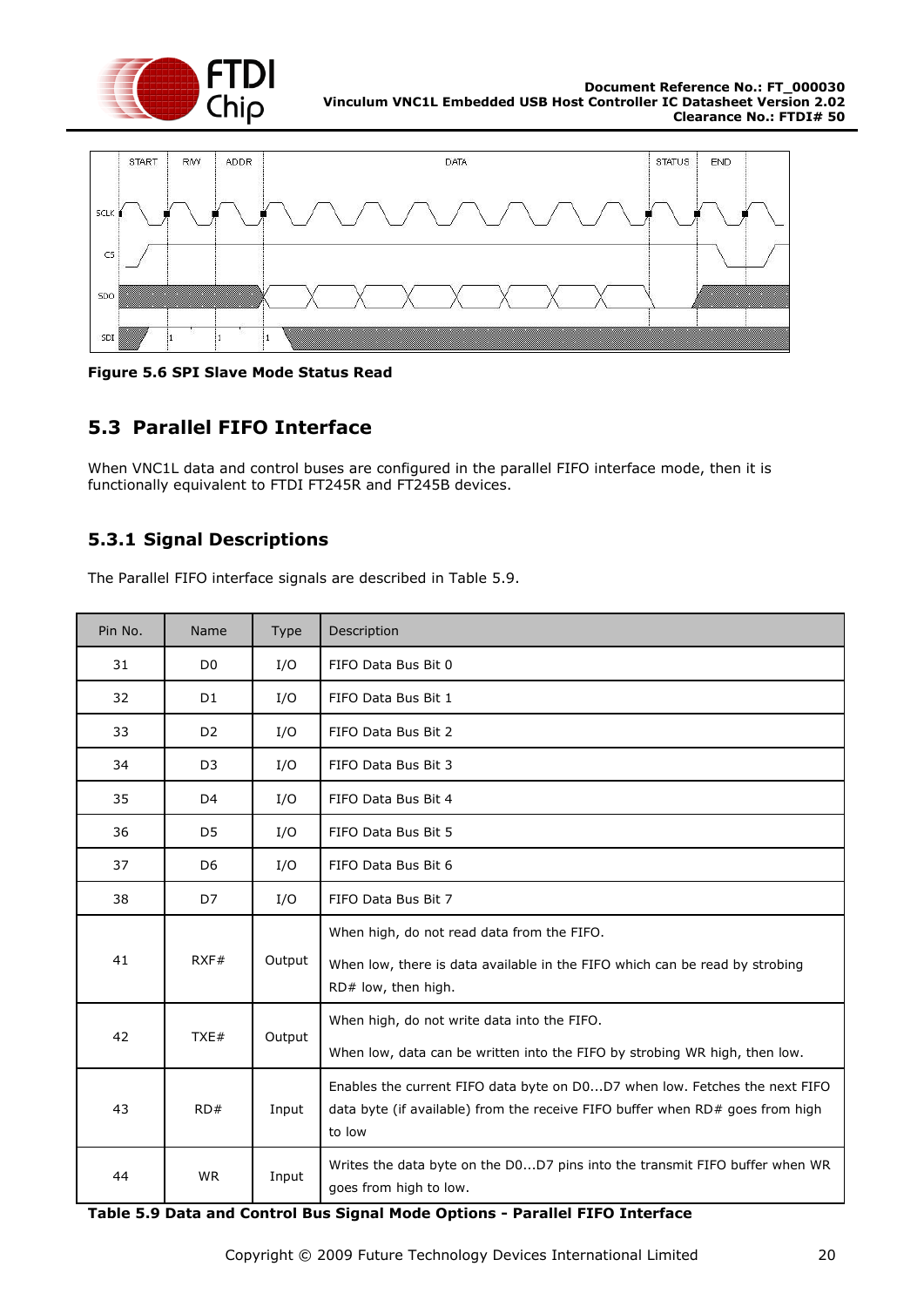

#### <span id="page-20-0"></span>**5.3.2 Read Transaction**

When in parallel FIFO interface mode, the timing of a read operation on the FIFO interface is shown in [Figure 5.7](#page-20-1) and [Table 5.10.](#page-20-2)



<span id="page-20-1"></span>**Figure 5.7 FIFO Read Cycle**

| Time           | Description                            | Minimum   | Maximum | Unit |
|----------------|----------------------------------------|-----------|---------|------|
| T1             | RD Active Pulse Width                  | 50        |         | ns   |
| T <sub>2</sub> | RD to RD Pre-Charge Time               | $50 + T6$ |         | ns   |
| T3             | RD Active to Valid Data*               | 20        | 50      | ns   |
| T4             | Valid Data Hold Time from RD Inactive* | 0         |         | ns   |
| T <sub>5</sub> | RD Inactive to RXF#                    | 0         | 25      | ns   |
| T6             | RXF Inactive After RD Cycle            | 80        |         | ns   |

<span id="page-20-2"></span>**Table 5.10 FIFO Read Cycle Timings**

 $*$ Load = 30pF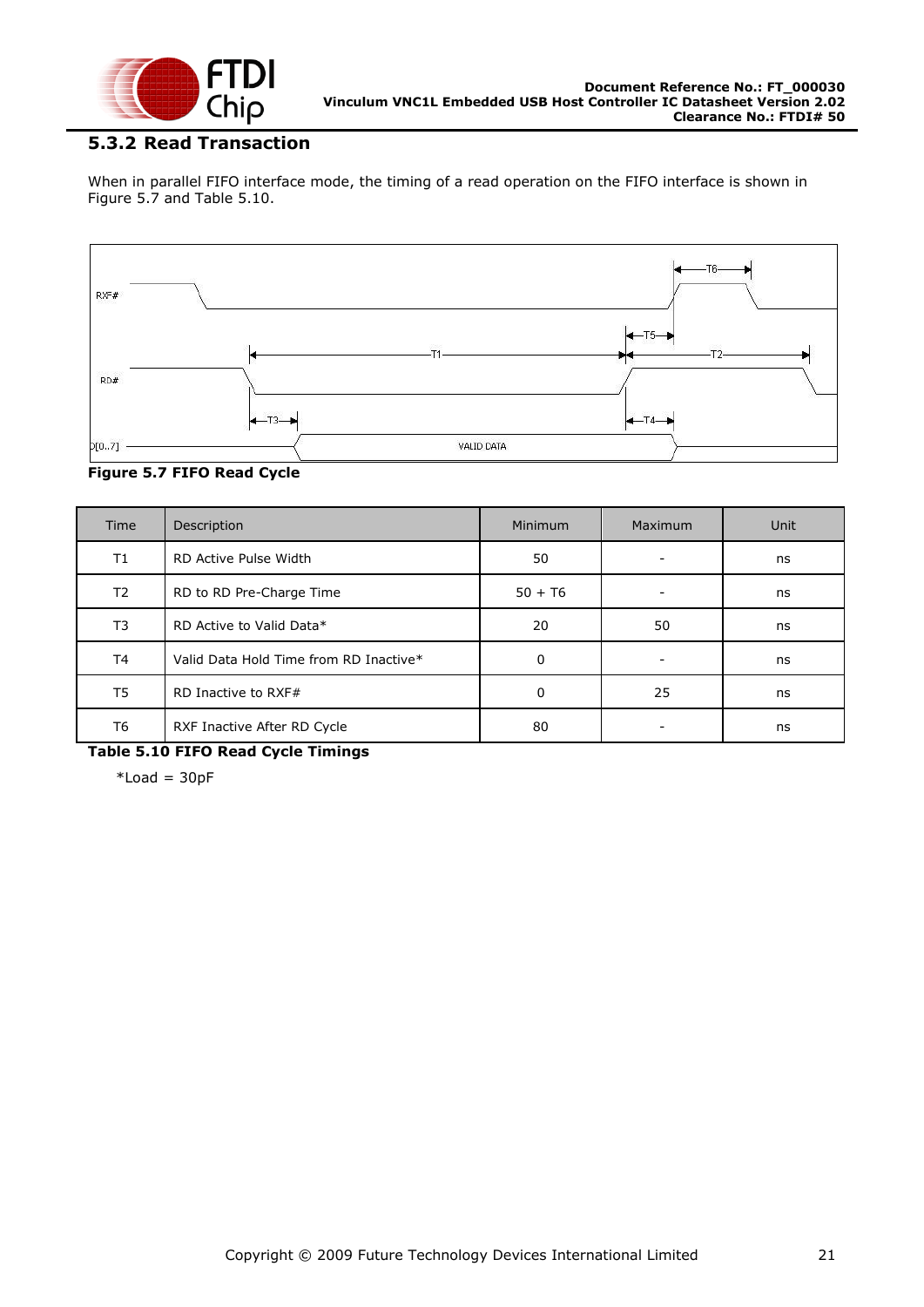

#### <span id="page-21-0"></span>**5.3.3 Write Transaction**

When in parallel FIFO interface mode, the timing of a write operation on the FIFO interface is shown in [Figure 5.8](#page-21-1) and [Table 5.11.](#page-21-2)



#### <span id="page-21-1"></span>**Figure 5.8 FIFO Write Cycle**

| <b>Time</b>    | Description                        | <b>Minimum</b> | Maximum | Unit |
|----------------|------------------------------------|----------------|---------|------|
| T1             | WR Active Pulse Width              | 50             |         | ns   |
| T <sub>2</sub> | WR to RD Pre-Charge Time           | 50             |         | ns   |
| T3             | Data Setup Time before WR Inactive | 20             |         | ns   |
| T4             | Data Hold Time from WR Inactive    | 0              |         | ns   |
| T5             | WR Inactive to TXE#                | 5              | 25      | ns   |
| T6             | TXE Inactive After WR Cycle        | 80             |         | ns   |

<span id="page-21-2"></span>**Table 5.11 FIFO Write Cycle Timings**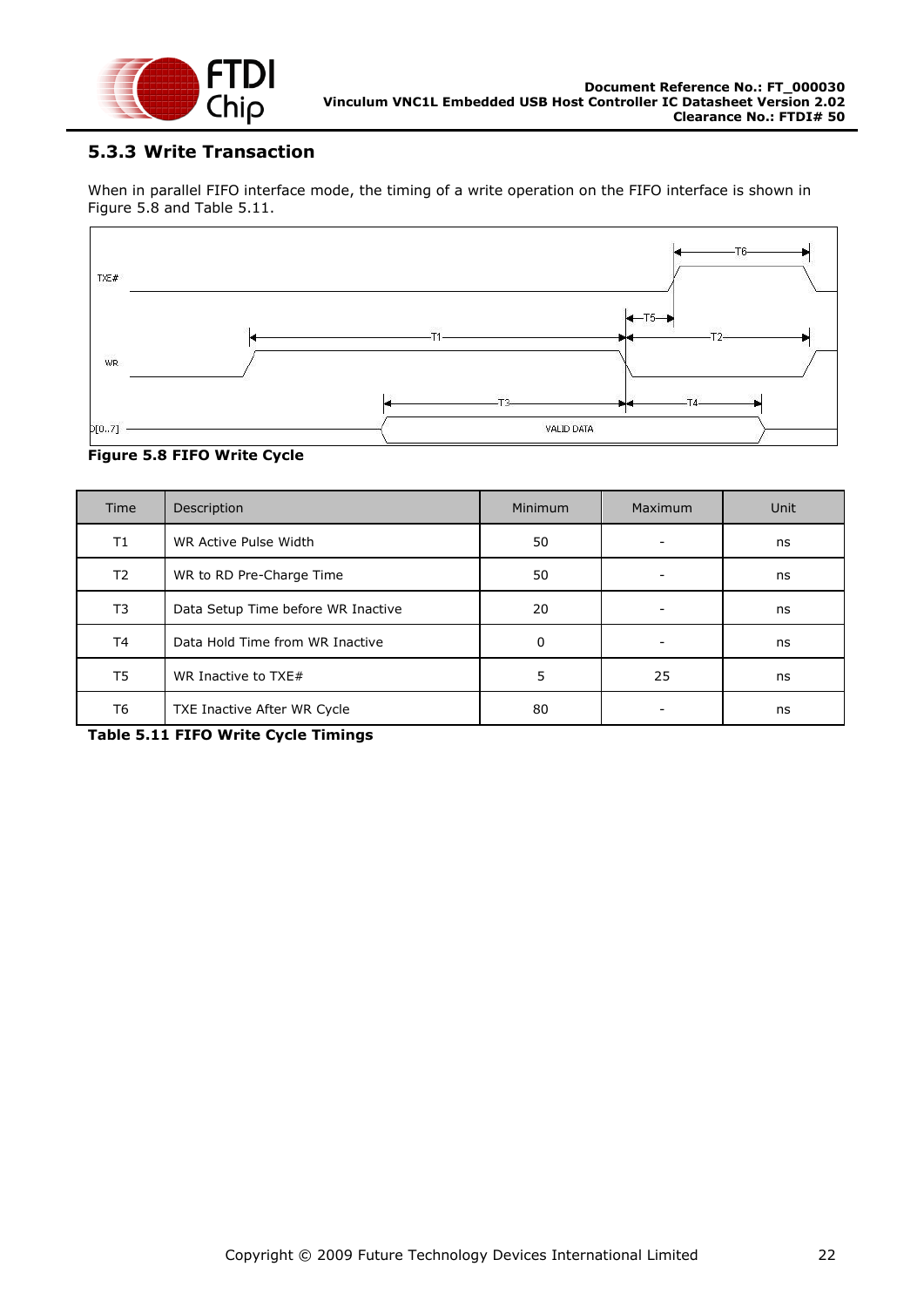

### <span id="page-22-0"></span>**6 Device Characteristics and Ratings**

### <span id="page-22-1"></span>**6.1 Absolute Maximum Ratings**

The absolute maximum ratings for VNC1L are shown in [Table 6.1.](#page-22-3) These are in accordance with the Absolute Maximum Rating System (IEC 60134). Exceeding these may cause permanent damage to the device.

| Parameter                                                                   | Value                                                         | Unit       |
|-----------------------------------------------------------------------------|---------------------------------------------------------------|------------|
| Storage Temperature                                                         | -65 $\degree$ C to 150 $\degree$ C                            | Degrees C  |
| Floor Life (Out of Bag) At Factory Ambient<br>30°C / 60% Relative Humidity) | 168 Hours<br>(IPC/JEDEC J-STD-033A MSL Level 3<br>Compliant)* | Hours      |
| Ambient Temperature (Power Applied)                                         | $-40^{\circ}$ C to 85 $^{\circ}$ C                            | Degrees C. |
| Vcc Supply Voltage                                                          | 0 to $+3.6$                                                   | $\vee$     |
| DC Input Voltage - USBDP and USBDM                                          | $-0.5$ to $+($ Vcc $+0.5)$                                    | V          |
| DC Input Voltage - High Impedance Bidirectionals                            | $-0.5$ to $+5.00$                                             | $\vee$     |
| DC Input Voltage - All other Inputs                                         | $-0.5$ to $+($ Vcc $+0.5)$                                    | V          |
| DC Output Current - Outputs                                                 | 8                                                             | mA         |
| DC Output Current - Low Impedance Bidirectionals                            | 8                                                             | mA         |
| Power Dissipation (Vcc = $3.6V$ )                                           | 250                                                           | mW         |

<span id="page-22-3"></span>**Table 6.1 Absolute Maximum Ratings**

\* If devices are stored out of the packaging beyond this time limit the devices should be baked before use. The devices should be ramped up to a temperature of 125°C and baked for up to 17 hours.

# <span id="page-22-2"></span>**6.2 DC Characteristics**

DC Characteristics (Ambient Temperature -40˚C to +85˚C)

| Parameter        | Description                              | <b>Minimum</b> | Typical | Maximum | <b>Units</b> | Conditions         |
|------------------|------------------------------------------|----------------|---------|---------|--------------|--------------------|
| Vcc1             | <b>VCC Operating Supply</b><br>Voltage   | 3              | 3.3     | 3.6     | v            |                    |
| Vcc <sub>2</sub> | <b>VCCIO Operating Supply</b><br>Voltage | 3              | 3.3     | 3.6     | v            |                    |
| Icc1             | Operating Supply Current                 | -              | 25      |         | mA           | Normal Operation   |
| Icc2             | Operating Supply Current                 | 1.0            |         | 2.0     | mA           | <b>USB Suspend</b> |

<span id="page-22-4"></span>**Table 6.2 Operating Voltage and Current**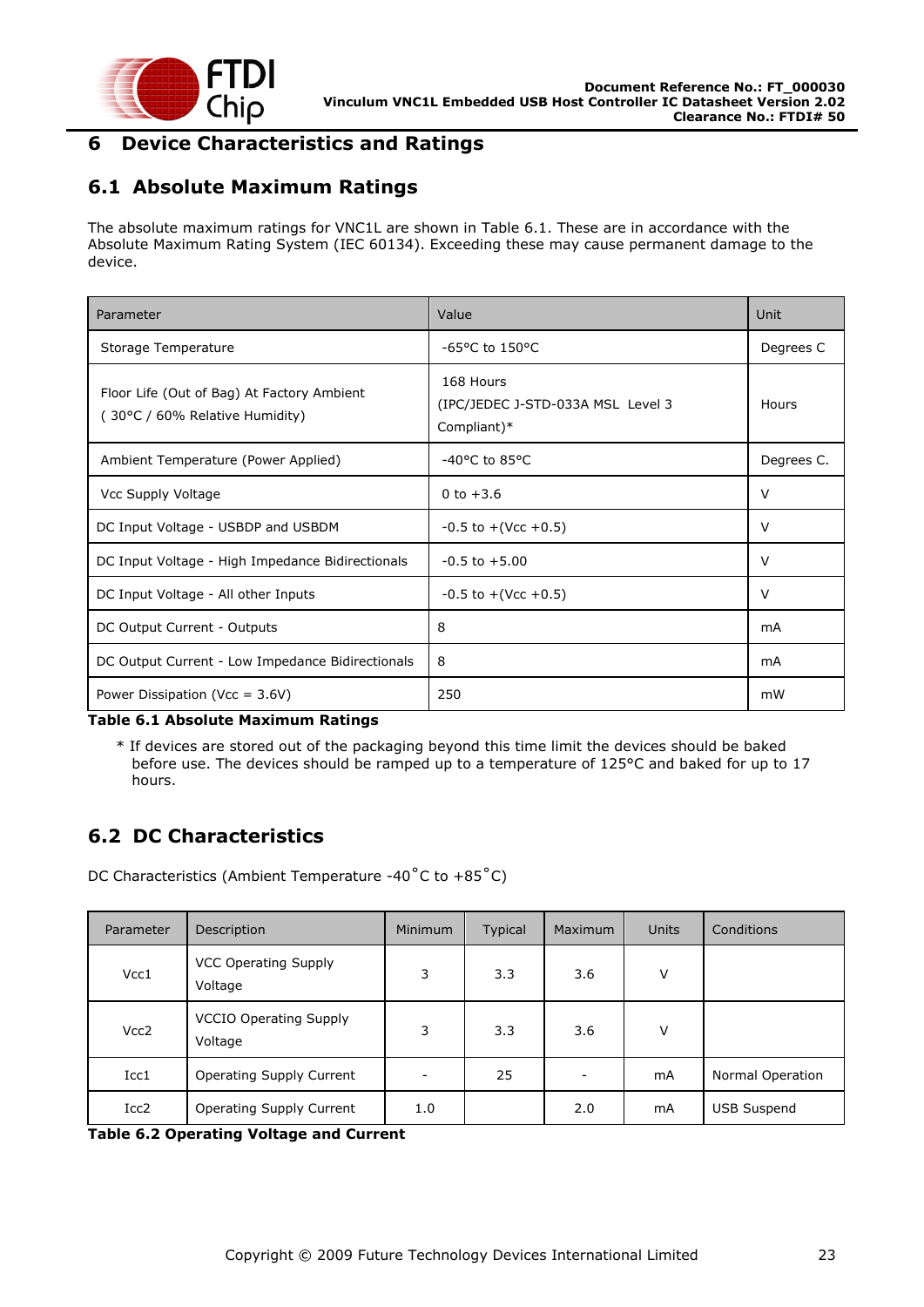

| Parameter | Description               | Minimum   | <b>Typical</b> | Maximum | Units | Conditions       |
|-----------|---------------------------|-----------|----------------|---------|-------|------------------|
| Voh       | Output Voltage High       | $Vcc-0.4$ |                | 3.6     | V     | I source $= 8mA$ |
| Vol       | Output Voltage Low        |           |                | 0.4     | V     | I sink = $8mA$   |
| Vin       | Input Switching Threshold | 0.8       | 1.4            | 2.0     | V     |                  |

<span id="page-23-0"></span>**Table 6.3 UART and CBUS I/O Pin Characteristics**

| Parameter | <b>Description</b>        | <b>Minimum</b> | Typical | Maximum | Units | Conditions |
|-----------|---------------------------|----------------|---------|---------|-------|------------|
| Vin       | Input Switching Threshold | 0.8            | 1.4     | 2.0     |       |            |

<span id="page-23-1"></span>**Table 6.4 RESET# and PROG# Pin Characteristics**

| Parameter    | Description                      | <b>Minimum</b> | Typical | Maximum | <b>Units</b> | Conditions |
|--------------|----------------------------------|----------------|---------|---------|--------------|------------|
| <b>UVoh</b>  | I/O Pins Static Output<br>(High) | 2.8            |         | 3.6     | $\vee$       |            |
| <b>UVol</b>  | I/O Pins Static Output<br>(Low)  | 0              |         | 0.3     | v            |            |
| <b>UVse</b>  | Single Ended Rx Threshold        | 0.8            |         | 2.0     | $\vee$       |            |
| <b>UCom</b>  | Differential Common Mode         | 0.8            |         | 2.5     | $\vee$       |            |
| <b>UVdif</b> | Differential Input Sensitivity   | 0.2            |         |         | $\vee$       |            |
| <b>UDrvZ</b> | Driver Output Impedance          | 28             |         | 44      | Ohms         | $***$      |

#### <span id="page-23-2"></span>**Table 6.5 USB I/O Pin (USBDP, USBDM) Characteristics**

\*\* Driver Output Impedance includes the external USB series resistors on USBDP and USBDM pins.

| Parameter | Description               | <b>Minimum</b> | <b>Typical</b> | Maximum | Units | Conditions     |
|-----------|---------------------------|----------------|----------------|---------|-------|----------------|
| Voh       | Output Voltage High       |                | 0.6            |         |       | $Fosc = 12MHz$ |
| Vol       | Output Voltage Low        |                | 0.2            |         |       | $Fosc = 12MHz$ |
| Vin       | Input Switching Threshold |                | 0.4            |         |       |                |

<span id="page-23-3"></span>**Table 6.6 XTIN, XOUT Pin Characteristics**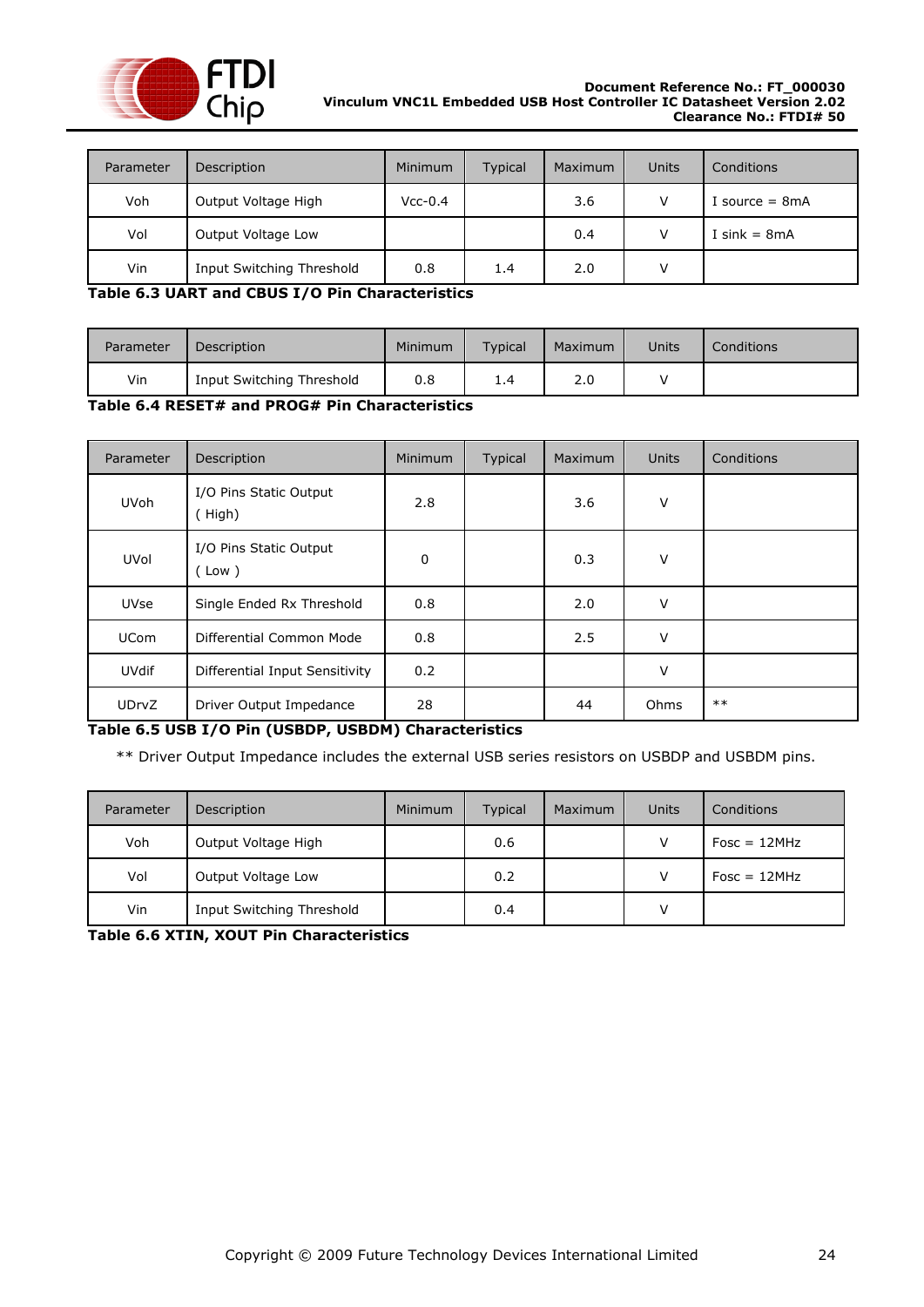

### <span id="page-24-0"></span>**7 Application Examples**

# <span id="page-24-1"></span>**7.1 Example VNC1L Schematic (MCU – UART Interface)**

VNC1L can be configured to communicate with a microcontroller using a UART interface. An example of this is shown in [Figure 7.1.](#page-24-2)



<span id="page-24-2"></span>**Figure 7.1 VNC1L Schematic (MCU - UART Interface)**

Notes:

- 1. It is recommended that 68pF loading capacitors are used with the 12MHz oscillator.
- 2. VNC1L is shipped as a blank device. Initial in-circuit programming (using the downloaded *.rom* file) can only be done via the UART interface.
- 3. When in bootstrap mode (PROG# is low and RESET# toggled) then ACBUS5 and ACBUS6 are ignored and the device is forced into UART mode.
- 4. VNC1L can also be programmed, pre-assembly, using the VPROG1 VNC1L stand-alone programmer – see [http://www.ftdichip.com](http://www.ftdichip.com/)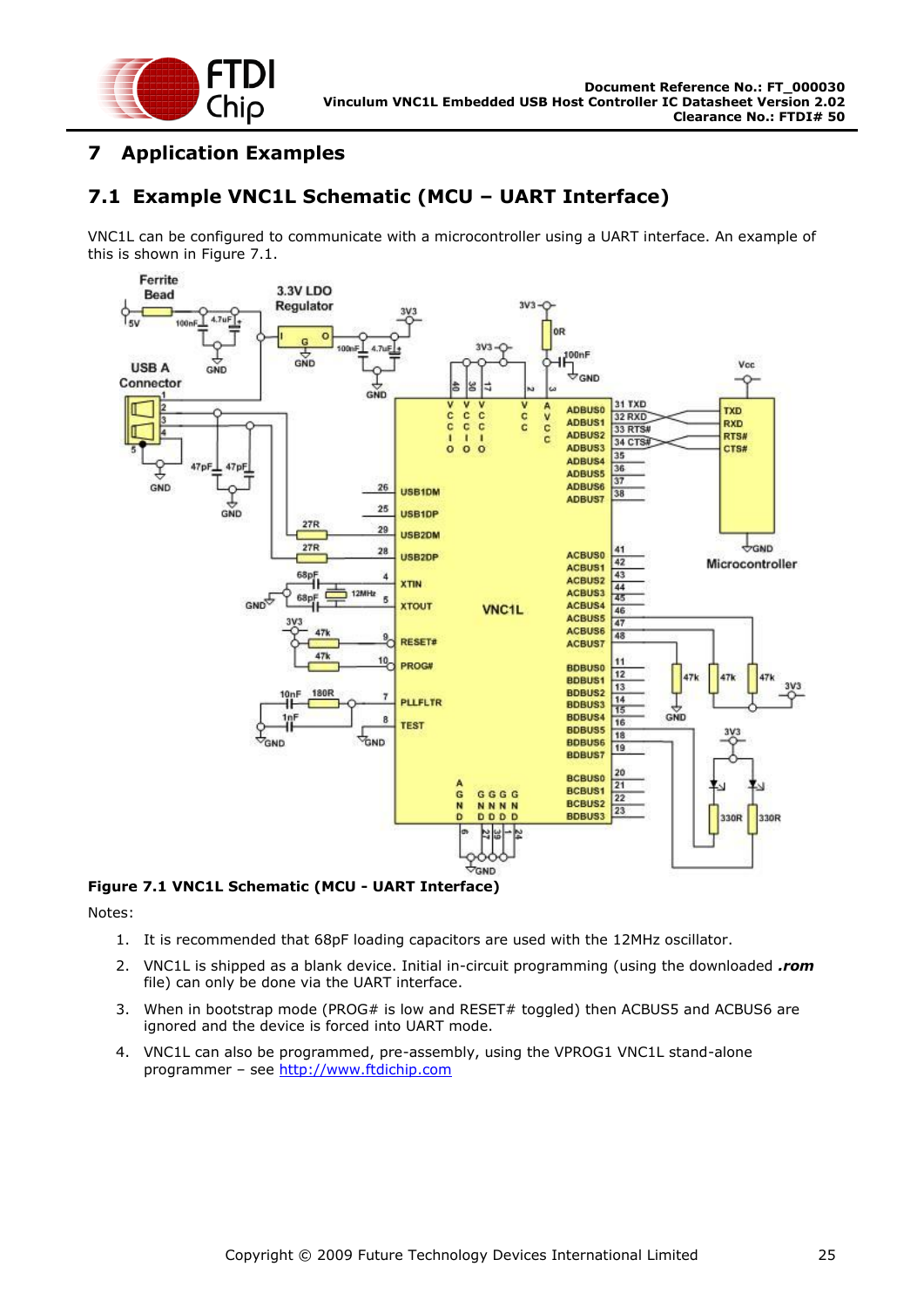

#### <span id="page-25-0"></span>**7.2 Block Diagram - VNC1L Programming Via USB Interface**

VNC1L can be programmed from a PC USB port using an FTDI USB-serial converter such as the FT232R. This is the fastest way to reprogram VNC1L Flash memory as data can be transferred to VNC1L at up to 1MBaud.

The required connections between VNC1L and an FT232R device for controlling the PROG# and RESET# pins is shown in [Figure 7.2.](#page-25-1)



GND

#### <span id="page-25-1"></span>**Figure 7.2 VNC1L –Block Diagram of Programming Using USB Connection**

Note that CBUS Bit Bang mode must be enabled in the FT232R EEPROM for CBUS2 and CBUS3 to enable this operation. See FTDI application note "AN232R-01 Bit Bang Modes for the FT232R and FT245R" for details of how to use CBUS Bit Bang mode. This is available at **[http://www.ftdichip.com](http://www.ftdichip.com/)**).

To enable the bootloader, the PROG# pin must be held low and the RESET# pin must be pulsed low then high again (this resets VNC1L).

Run mode can be enabled by driving the PROG# pin high and then resetting VNC1L by driving the RESET# pin low then high.

For further examples of connecting VNC1L for programming, please refer to http://www.ftdichip.com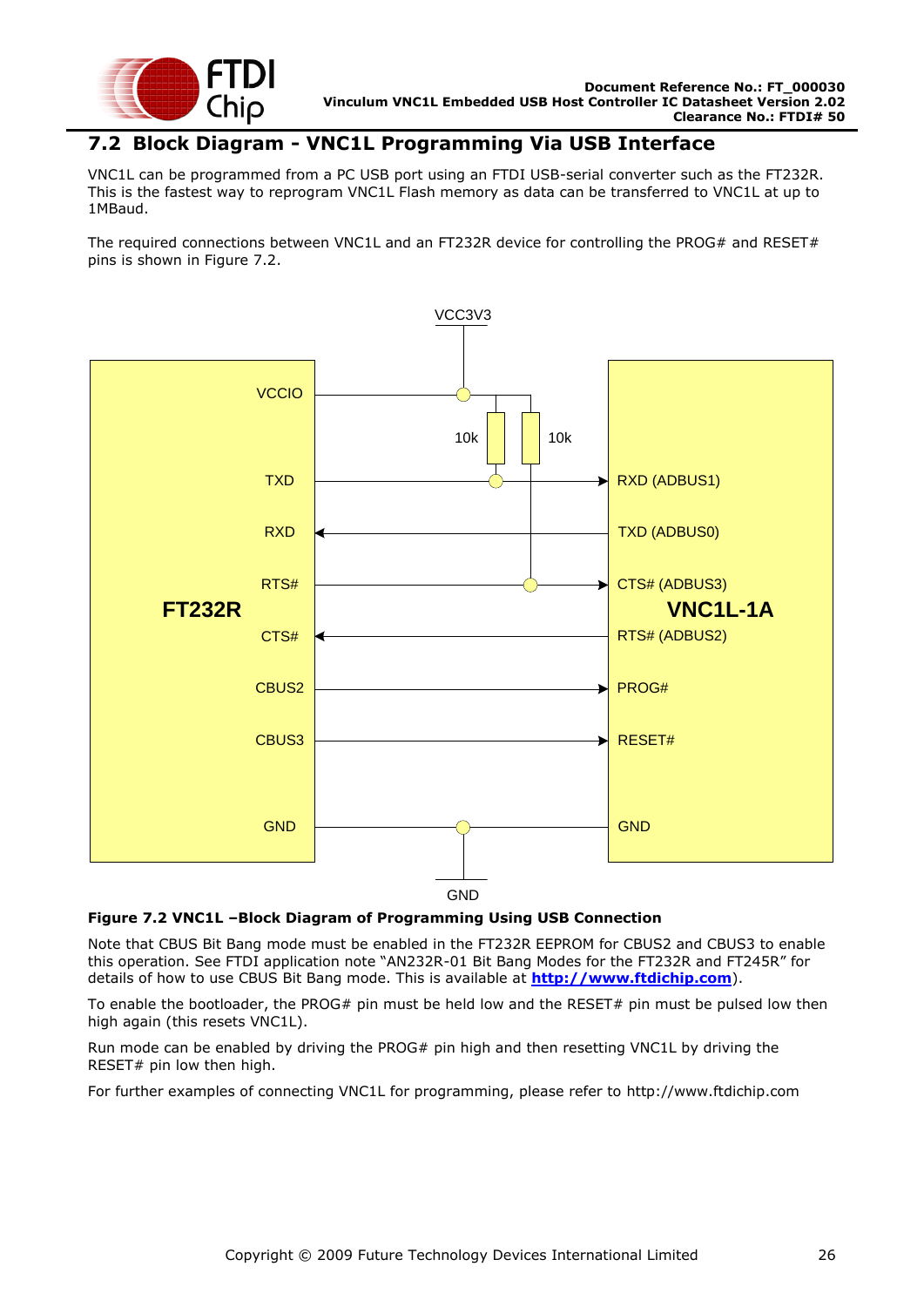

### <span id="page-26-0"></span>**8 Package Parameters**

### <span id="page-26-1"></span>**8.1 LQFP-48 Dimensions**

VNC1L is supplied in a RoHS Compliant 48 pin LQFP package as standard.



<span id="page-26-2"></span>**Figure 8.1 LQFP-48 Package Dimensions**

The LQFP-48 package is lead (Pb) free and uses a "green" compound. The package is fully compliant with European Union directive 2002/95/EC. This package has a 7.00mm x 7.00mm body (9.00 mm x 9.00 mm including pins). The pins are on a 0.50 mm pitch. The mechanical drawing in [Figure 8.1](#page-26-2) shows the LQFP-48 package – all dimensions are in millimetres.

The date code format is YYWW where WW = 2 digit week number,  $YY = 2$  digit year number.

An alternative 6mm x 6mm leadless QFN package is also available for projects where PCB area is critical. Contact FTDI for availability.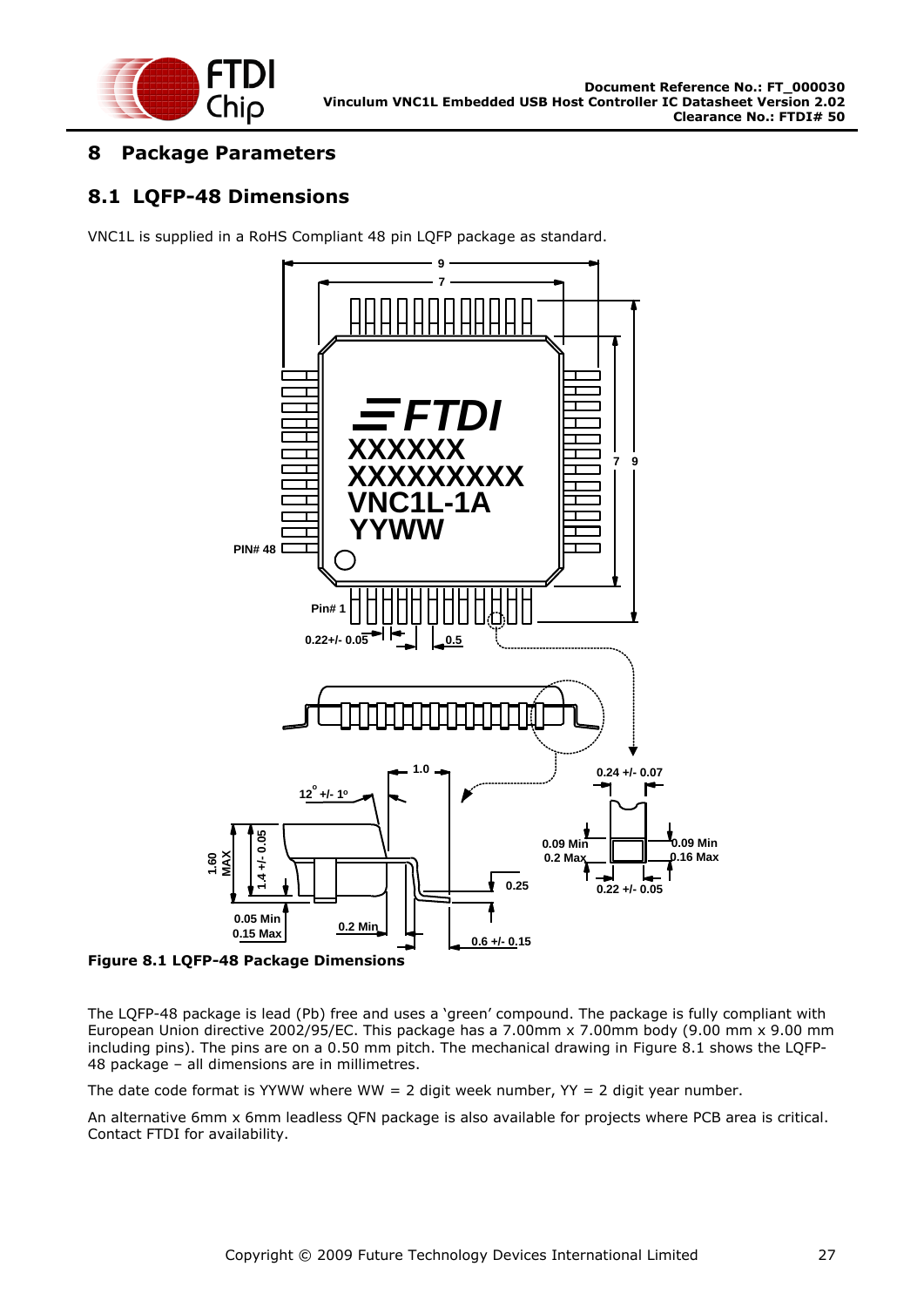

### <span id="page-27-0"></span>**8.2 Solder Reflow Profile**

The recommended solder reflow profile is shown in [Figure 8.2.](#page-27-1)



#### <span id="page-27-1"></span>**Figure 8.2 VNC1L Solder Reflow Profile**

The recommended values for the solder reflow profile are detailed in [Table 8.1.](#page-27-2) Values are shown for both a completely Pb free solder process (i.e. VNC1L is used with Pb free solder) and for a non-Pb free solder process (i.e. VNC1L is used with non-Pb free solder).

| Profile Feature                                                                                                                                    | Pb Free Solder Process                                  | Non-Pb Free Solder Process                              |
|----------------------------------------------------------------------------------------------------------------------------------------------------|---------------------------------------------------------|---------------------------------------------------------|
| Average Ramp Up Rate ( $T_s$ to $T_p$ )                                                                                                            | 3°C / second Max.                                       | 3°C / second Max.                                       |
| Preheat<br>- Temperature Min (T <sub>s</sub> Min.)<br>- Temperature Max (T <sub>S</sub> Max.)<br>- Time (t <sub>s</sub> Min to t <sub>s</sub> Max) | $150^{\circ}$ C<br>$200^{\circ}$ C<br>60 to 180 seconds | $100^{\circ}$ C<br>$150^{\circ}$ C<br>60 to 120 seconds |
| Time Maintained Above Critical<br>Temperature $T_L$ :<br>- Temperature (T <sub>L</sub> )<br>- Time $(t_L)$                                         | $217^{\circ}$ C<br>60 to 150 seconds                    | $183^{\circ}$ C<br>60 to 150 seconds                    |
| Peak Temperature $(T_P)$                                                                                                                           | $260^{\circ}$ C                                         | $240^{\circ}$ C                                         |
| Time within 5°C of actual Peak<br>Temperature $(t_P)$                                                                                              | 20 to 40 seconds                                        | 10 to 30 seconds                                        |
| Ramp Down Rate                                                                                                                                     | 6°C / second Max.                                       | 6°C / second Max.                                       |
| Time for $T = 25^{\circ}C$ to Peak Temperature, $T_p$                                                                                              | 8 minutes Max.                                          | 6 minutes Max.                                          |

<span id="page-27-2"></span>**Table 8.1 Reflow Profile Parameter Value**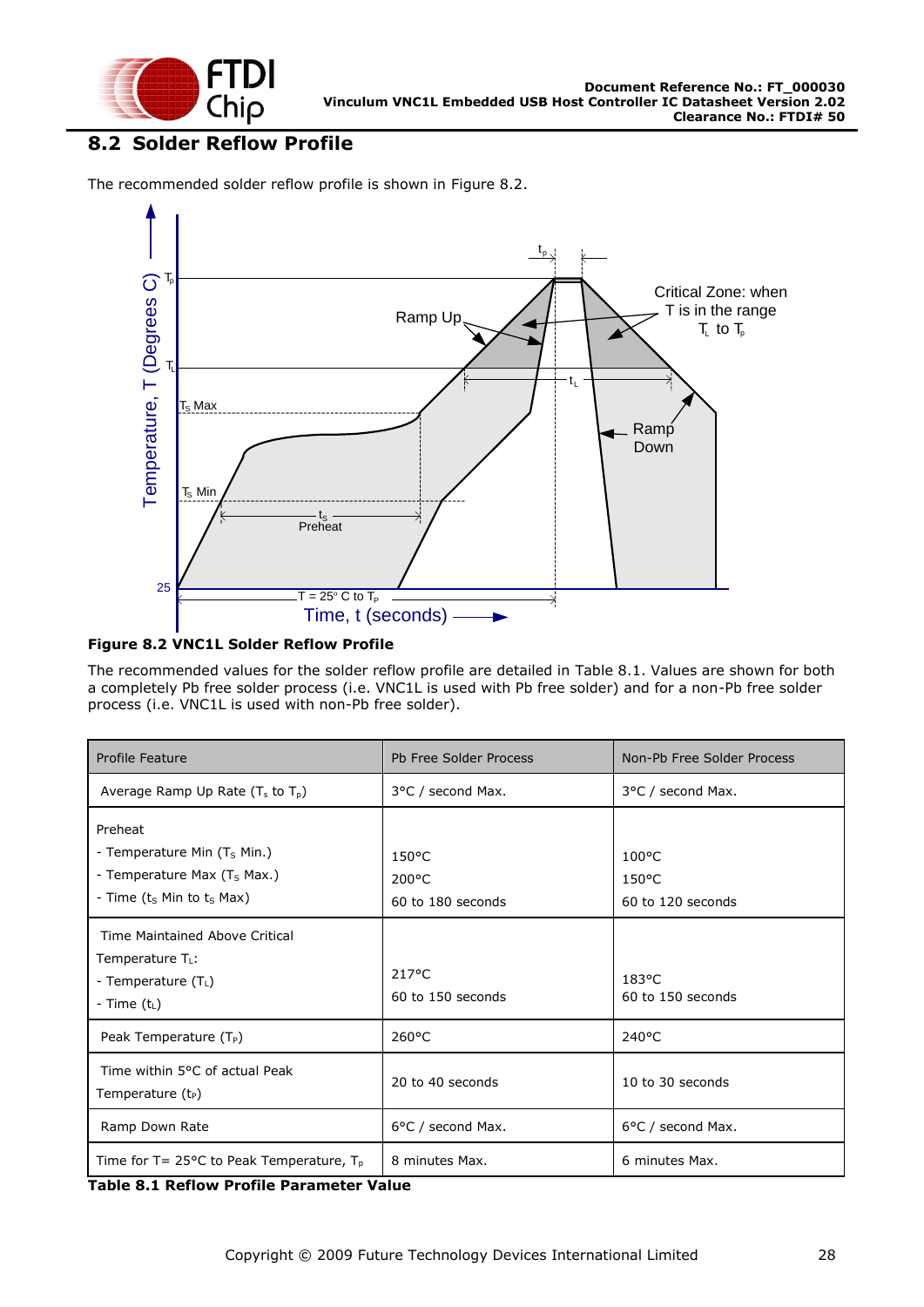

#### <span id="page-28-0"></span>**9 Contact Information**

#### **Head Office – Glasgow, UK**

Future Technology Devices International Limited Unit 1,2 Seaward Place, Centurion Business Park Glasgow G41 1HH United Kingdom Tel: +44 (0) 141 429 2777 Fax: +44 (0) 141 429 2758

E-mail (Sales) [sales1@ftdichip.com](mailto:sales1@ftdichip.com) E-mail (Support) [support1@ftdichip.com](mailto:support1@ftdichip.com) E-mail (General Enquiries) [admin1@ftdichip.com](mailto:admin1@ftdichip.com) Web Site URL [http://www.ftdichip.com](http://www.ftdichip.com/) Web Shop URL [http://www.ftdichip.com](http://www.ftdichip.com/)

#### **Branch Office – Taipei, Taiwan**

Future Technology Devices International Limited (Taiwan) 2F, No. 516, Sec. 1, NeiHu Road Taipei 114 Taiwan , R.O.C. Tel: +886 (0) 2 8791 3570 Fax: +886 (0) 2 8791 3576

E-mail (Sales) [tw.sales1@ftdichip.com](mailto:tw.sales1@ftdichip.com) E-mail (Support) [tw.support1@ftdichip.com](mailto:tw.support1@ftdichip.com) E-mail (General Enquiries) [tw.admin1@ftdichip.com](mailto:tw.admin1@ftdichip.com) Web Site URL [http://www.ftdichip.com](http://www.ftdichip.com/)

#### **Branch Office – Hillsboro, Oregon, USA**

Future Technology Devices International Limited (USA) 7235 NW Evergreen Parkway, Suite 600 Hillsboro, OR 97123-5803 USA Tel: +1 (503) 547 0988 Fax: +1 (503) 547 0987

E-Mail (Sales) [us.sales@ftdichip.com](mailto:us.sales@ftdichip.com) E-Mail (Support) [us.admin@ftdichip.com](mailto:us.admin@ftdichip.com) Web Site URL [http://www.ftdichip.com](http://www.ftdichip.com/)

#### **Branch Office – Shanghai, China**

Future Technology Devices International Limited (China) Room 408, 317 Xianxia Road, Shanghai, 200051 China Tel: +86 21 62351596 Fax: +86 21 62351595

E-mail (Sales) [cn.sales@ftdichip.com](mailto:cn.sales@ftdichip.com) E-mail (Support)[cn.support@ftdichip.com](mailto:cn.support@ftdichip.com) E-mail (General Enquiries) [cn.admin@ftdichip.com](mailto:cn.admin@ftdichip.com) Web Site URL [http://www.ftdichip.com](http://www.ftdichip.com/)

#### **Distributor and Sales Representatives**

Please visit the Sales Network page of the FTDI Web site for the contact details of our distributor(s) and sales representative(s) in your country.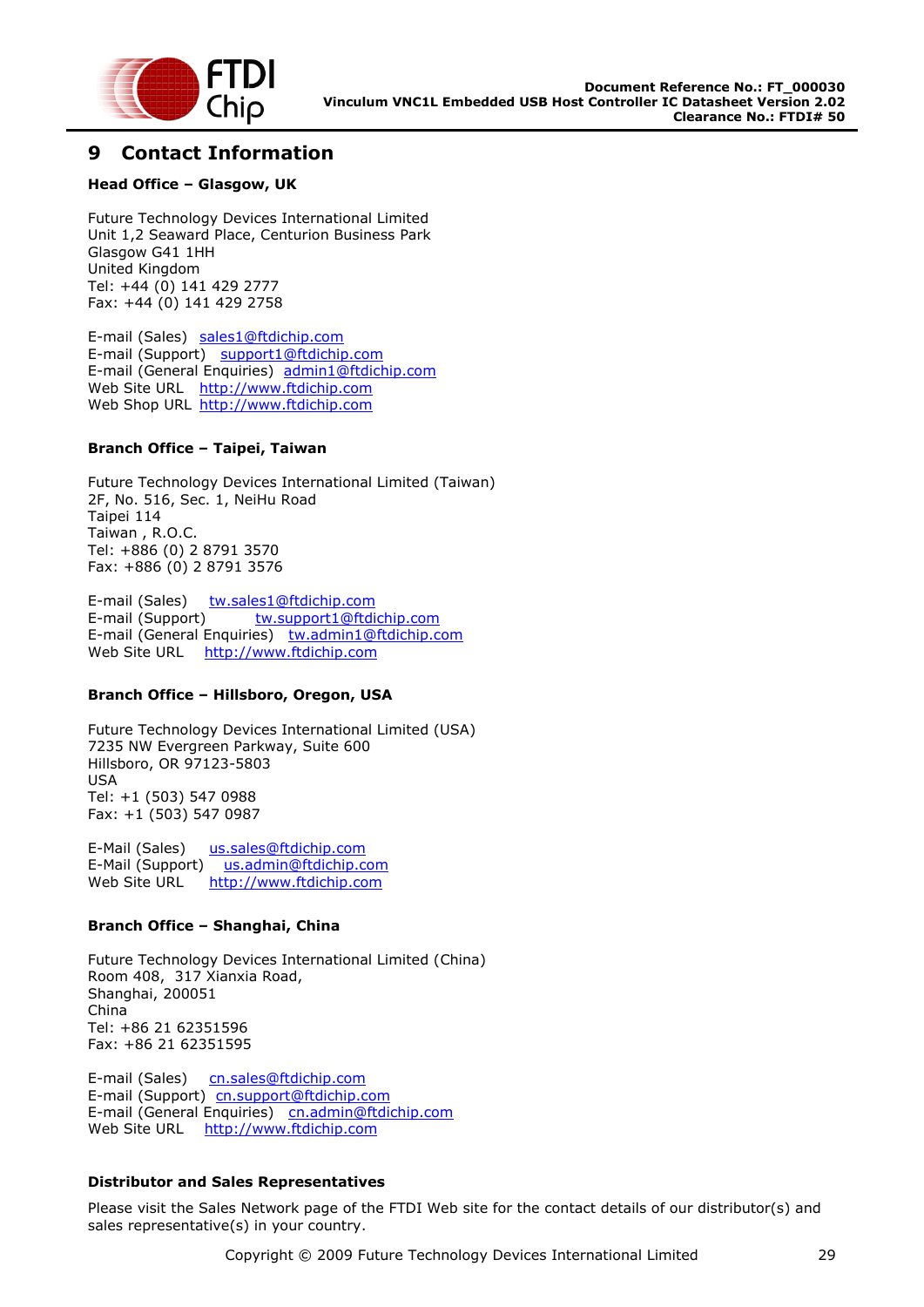

# <span id="page-29-0"></span>**Appendix A - List of Figures and Tables**

| List of Figures                                                                 |
|---------------------------------------------------------------------------------|
|                                                                                 |
|                                                                                 |
|                                                                                 |
|                                                                                 |
|                                                                                 |
|                                                                                 |
|                                                                                 |
|                                                                                 |
|                                                                                 |
|                                                                                 |
|                                                                                 |
|                                                                                 |
| Figure 7.2 VNC1L -Block Diagram of Programming Using USB Connection 26          |
|                                                                                 |
|                                                                                 |
| List of Tables                                                                  |
|                                                                                 |
|                                                                                 |
|                                                                                 |
|                                                                                 |
|                                                                                 |
| Table 5.2 Data and Control Bus Signal Mode Options - UART Interface  15         |
|                                                                                 |
| Table 5.4 Data and Control Bus Signal Mode Options - SPI Interface  16          |
|                                                                                 |
|                                                                                 |
|                                                                                 |
|                                                                                 |
| Table 5.9 Data and Control Bus Signal Mode Options - Parallel FIFO Interface 20 |
|                                                                                 |
|                                                                                 |
|                                                                                 |
|                                                                                 |
|                                                                                 |
|                                                                                 |
|                                                                                 |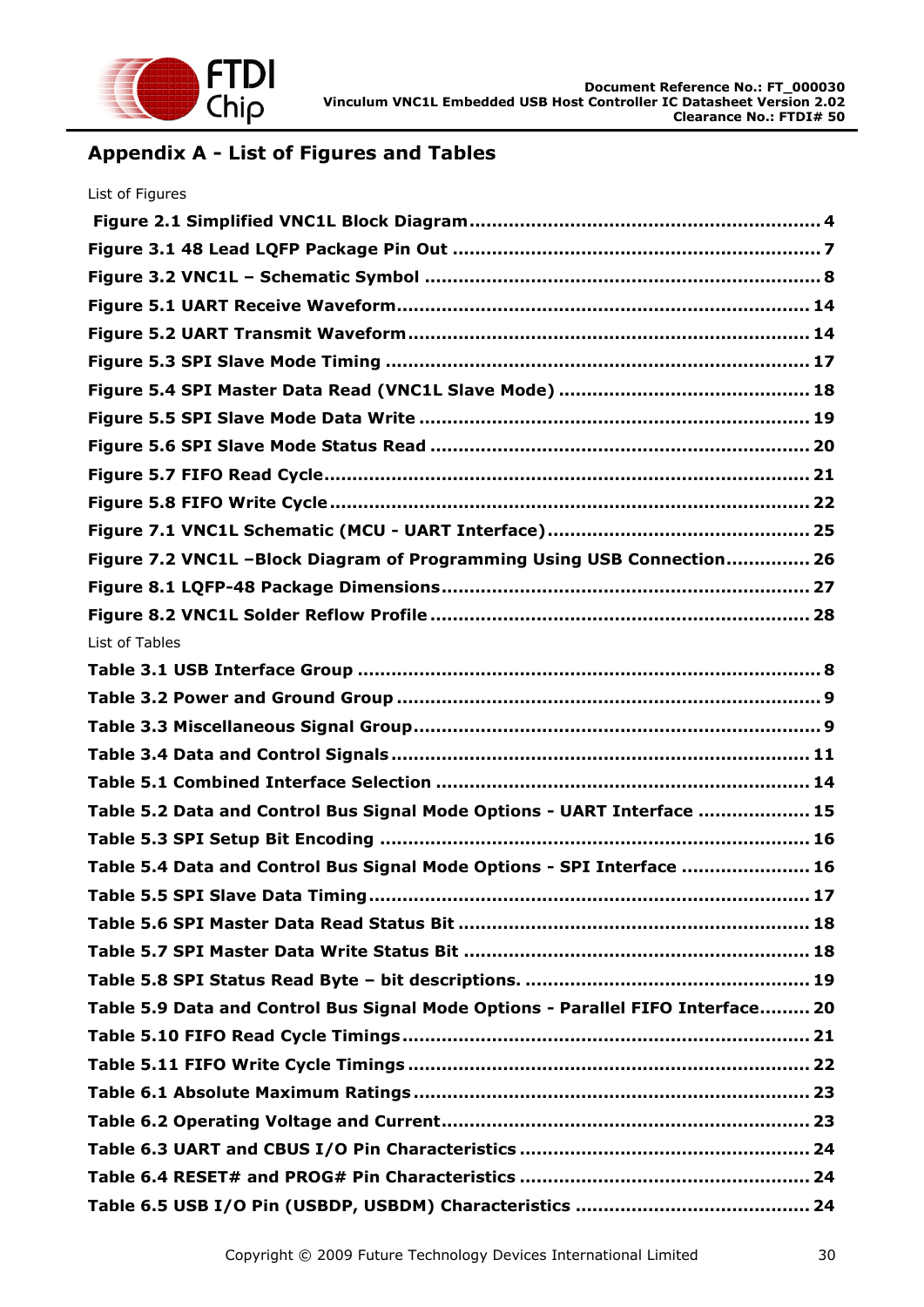